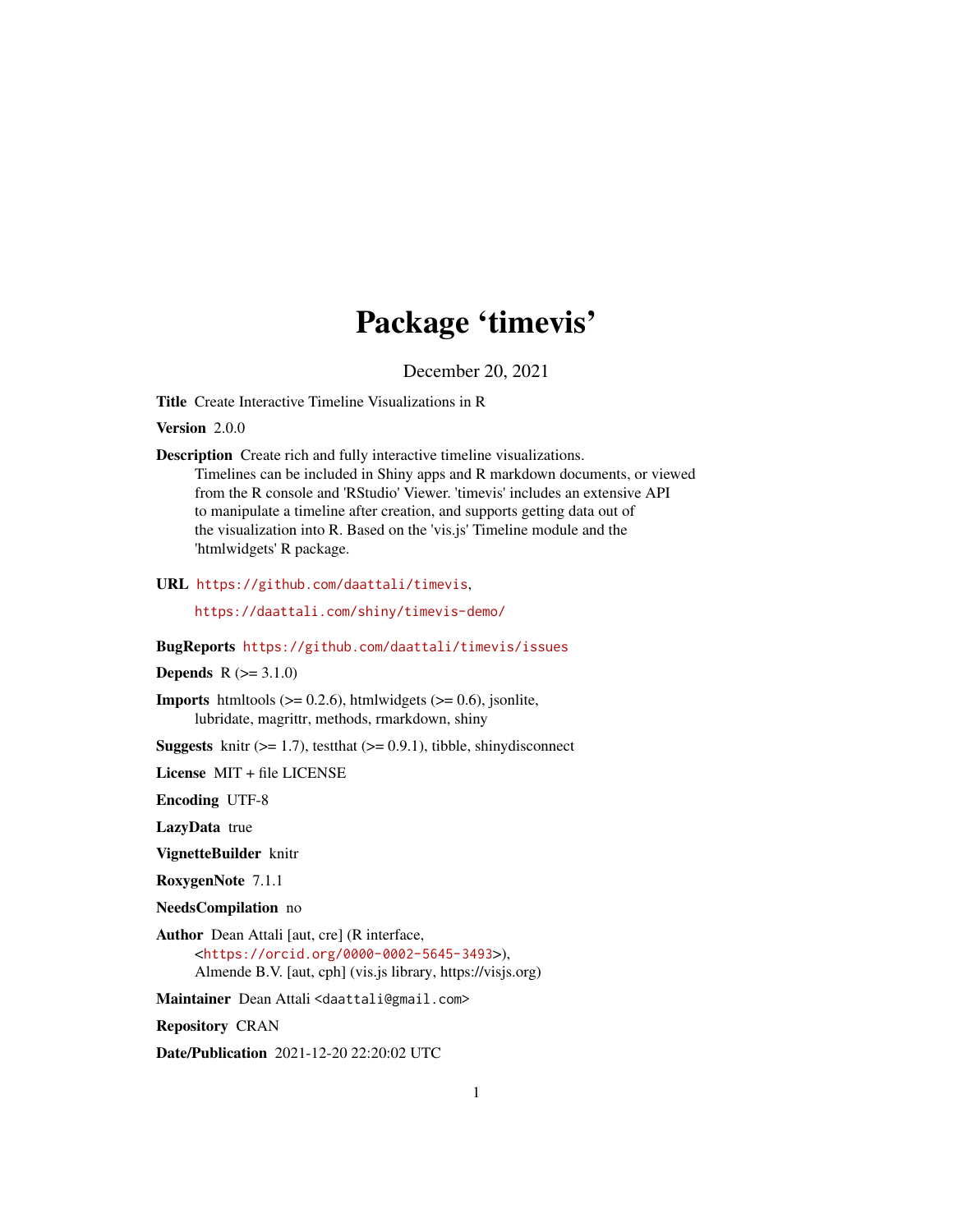# <span id="page-1-0"></span>R topics documented:

| Index | 27                        |
|-------|---------------------------|
|       |                           |
|       |                           |
|       |                           |
|       |                           |
|       |                           |
|       |                           |
|       |                           |
|       |                           |
|       |                           |
|       |                           |
|       |                           |
|       |                           |
|       |                           |
|       | $\overline{\phantom{0}}8$ |
|       | 7                         |
|       | -6                        |
|       | -5                        |
|       | $\overline{4}$            |
|       | 3                         |
|       | $\overline{2}$            |

addCustomTime *Add a new vertical bar at a time point that can be dragged by the user*

# Description

Add a new vertical bar at a time point that can be dragged by the user

# Usage

```
addCustomTime(id, time, itemId)
```
# Arguments

| id     | Timeline id or a time vis object (the output from time vis()) |
|--------|---------------------------------------------------------------|
| time   | The date/time to add                                          |
| itemId | The id of the custom time bar                                 |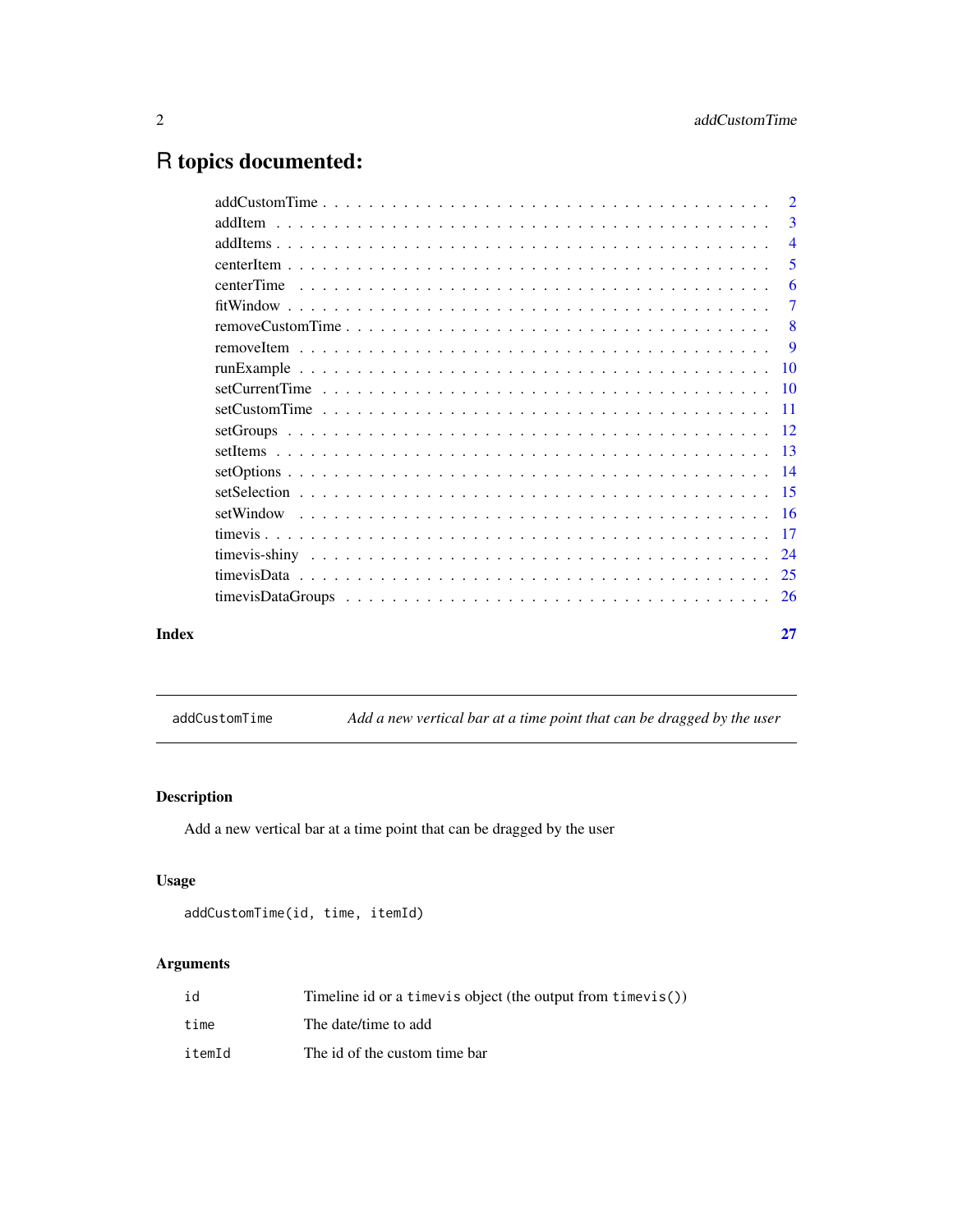#### <span id="page-2-0"></span>addItem 3

# Examples

```
timevis() %>%
  addCustomTime(Sys.Date() - 1, "yesterday")
if (interactive()) {
library(shiny)
shinyApp(
 ui = fluidPage(
    timevisOutput("timeline"),
    actionButton("btn", "Add time bar 24 hours ago")
  ),
  server = function(input, output) {
    output$timeline <- renderTimevis(
     timevis()
    \lambdaobserveEvent(input$btn, {
      addCustomTime("timeline", Sys.Date() - 1, "yesterday")
    })
  }
)
\frac{1}{3}
```
# addItem *Add a single item to a timeline*

#### Description

Add a single item to a timeline

# Usage

addItem(id, data)

# Arguments

| id   | Timeline id or a timevis object (the output from timevis()) |
|------|-------------------------------------------------------------|
| data | A named list containing the item data to add.               |

```
timevis() %>%
  addItem(list(start = Sys.Date(), content = "Today"))
if (interactive()) {
library(shiny)
shinyApp(
 ui = fluidPage(
```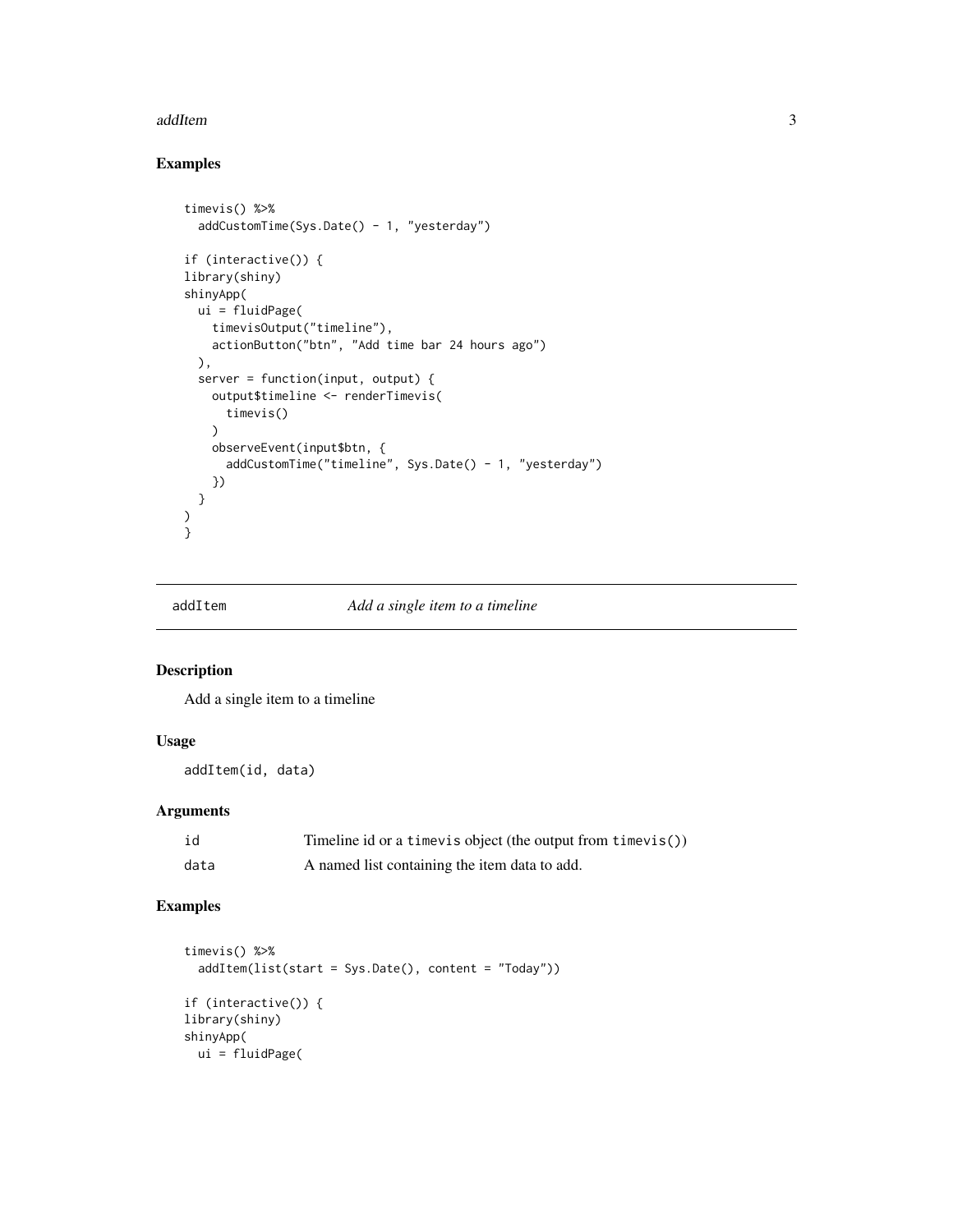#### <span id="page-3-0"></span>4 addItems and  $\frac{1}{4}$  and  $\frac{1}{4}$  and  $\frac{1}{4}$  and  $\frac{1}{4}$  and  $\frac{1}{4}$  and  $\frac{1}{4}$  and  $\frac{1}{4}$  and  $\frac{1}{4}$  and  $\frac{1}{4}$  and  $\frac{1}{4}$  and  $\frac{1}{4}$  and  $\frac{1}{4}$  and  $\frac{1}{4}$  and  $\frac{1}{4}$  and  $\frac{1}{4}$  a

```
timevisOutput("timeline"),
    actionButton("btn", "Add item today")
 ),
 server = function(input, output) {
   output$timeline <- renderTimevis(
      timevis()
   \lambdaobserveEvent(input$btn, {
      addItem("timeline", list(start = Sys.Date(), content = "Today"))
   })
 }
)
}
```
# addItems *Add multiple items to a timeline*

#### Description

Add multiple items to a timeline

#### Usage

addItems(id, data)

# Arguments

| id   | Timeline id or a timevis object (the output from timevis()) |
|------|-------------------------------------------------------------|
| data | A data frame containing the items data to add.              |

```
timevis() %>%
 addItems(data.fname(start = c(Sys.Date(), Sys.Date() - 1),content = c("Today", "Yesterday")))
if (interactive()) {
library(shiny)
shinyApp(
 ui = fluidPage(
   timevisOutput("timeline"),
   actionButton("btn", "Add items today and yesterday")
 ),
 server = function(input, output) {
   output$timeline <- renderTimevis(
     timevis()
   )
   observeEvent(input$btn, {
     addItems("timeline",
```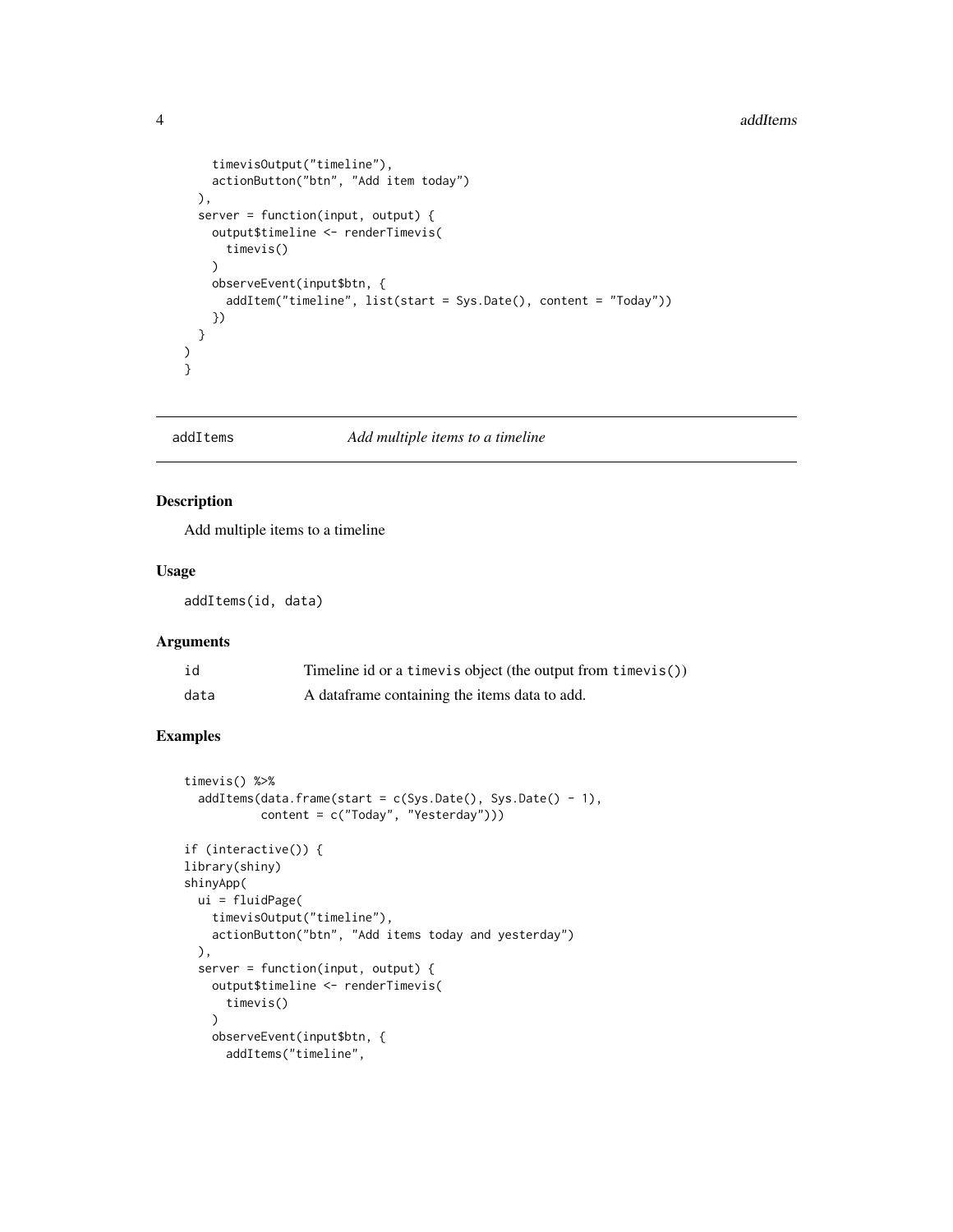#### <span id="page-4-0"></span>centerItem 5

) }

```
data.frame(start = c(Sys.Date(), Sys.Date() - 1),
                        content = c("Today", "Yesterday")))
 })
}
```
centerItem *Move the window such that given item or items are centered*

#### Description

Move the window such that given item or items are centered

#### Usage

centerItem(id, itemId, options)

#### Arguments

| id      | Timeline id or a time vis object (the output from time vis())                                                                                                                                           |
|---------|---------------------------------------------------------------------------------------------------------------------------------------------------------------------------------------------------------|
| itemId  | A vector (or single value) of the item ids to center                                                                                                                                                    |
| options | Named list of options controlling mainly the animation. Most common option<br>is "animation" = TRUE/FALSE. For a full list of options, see the "focus" method<br>in the official Timeline documentation |

```
timevis(data.frame(
          id = 1:3,
          start = c(Sys.Date() - 1, Sys.Date(), Sys.Date() + 1),content = c("Item 1", "Item 2", "Item 3"))) %>%
  centerItem(1)
if (interactive()) {
library(shiny)
shinyApp(
  ui = fluidPage(
   timevisOutput("timeline"),
    actionButton("btn", "Center around item 1")
  ),
  server = function(input, output) {
   output$timeline <- renderTimevis(
      timevis(
       data.frame(id = 1:3,
         start = c(Sys.Date() - 1, Sys.Date(), Sys.Date() + 1),content = c("Item 1", "Item 2", "Item 3"))
```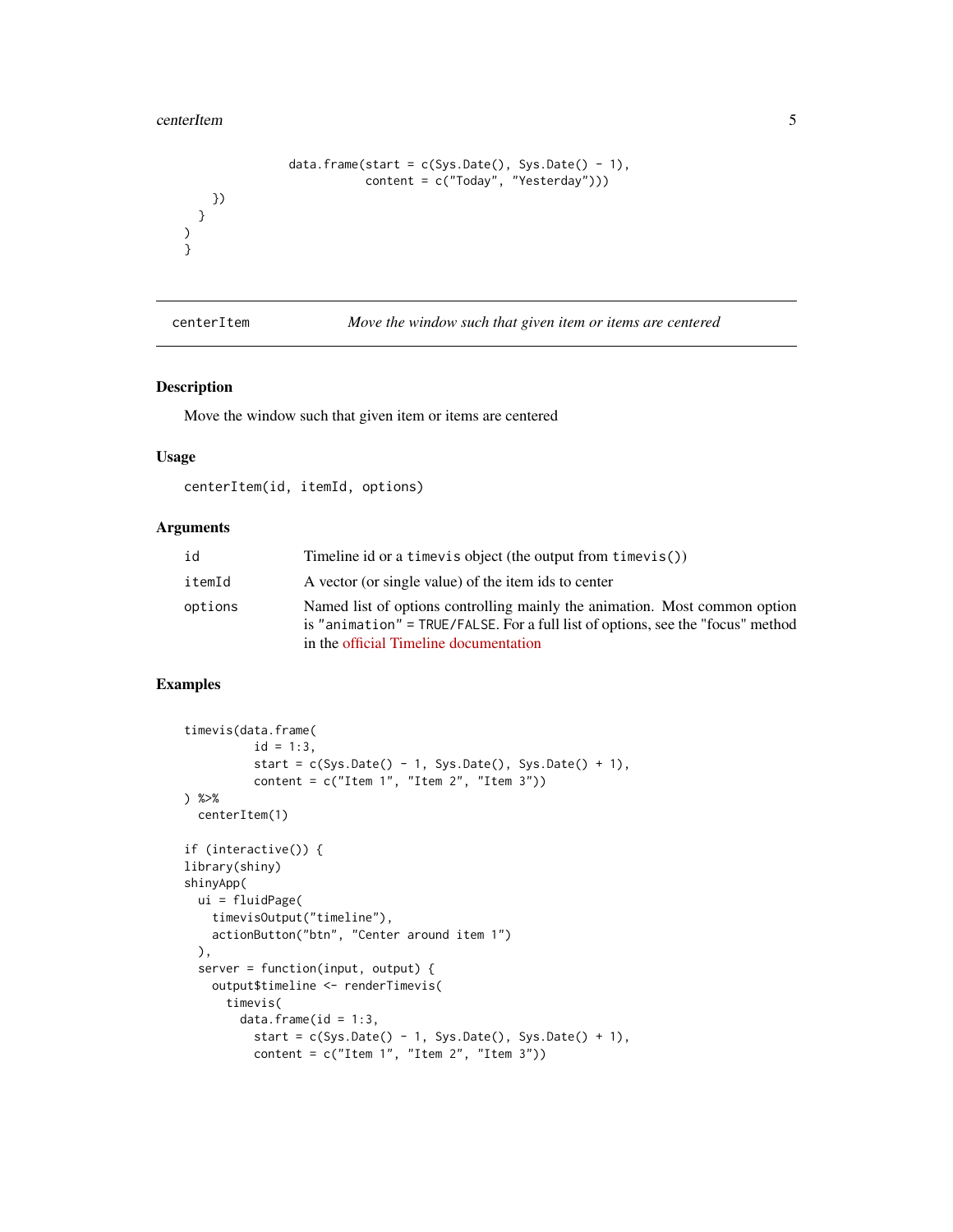```
\lambda)
    observeEvent(input$btn, {
       centerItem("timeline", 1)
    })
  }
\lambda}
```
centerTime *Move the window such that the given time is centered*

# Description

Move the window such that the given time is centered

#### Usage

centerTime(id, time, options)

#### Arguments

| id      | Timeline id or a timevis object (the output from timevis())                                                                                                                                          |
|---------|------------------------------------------------------------------------------------------------------------------------------------------------------------------------------------------------------|
| time    | The date/time to center around                                                                                                                                                                       |
| options | Named list of options controlling the animation. Most common option is "animation"<br>$=$ TRUE/FALSE. For a full list of options, see the "move To" method in the official<br>Timeline documentation |

```
timevis() %>%
  centerTime(Sys.Date() - 1)
if (interactive()) {
library(shiny)
shinyApp(
  ui = fluidPage(
   timevisOutput("timeline"),
   actionButton("btn", "Center around 24 hours ago")
  ),
  server = function(input, output) {
   output$timeline <- renderTimevis(
      timevis()
   )
   observeEvent(input$btn, {
      centerTime("timeline", Sys.Date() - 1)
   })
  }
```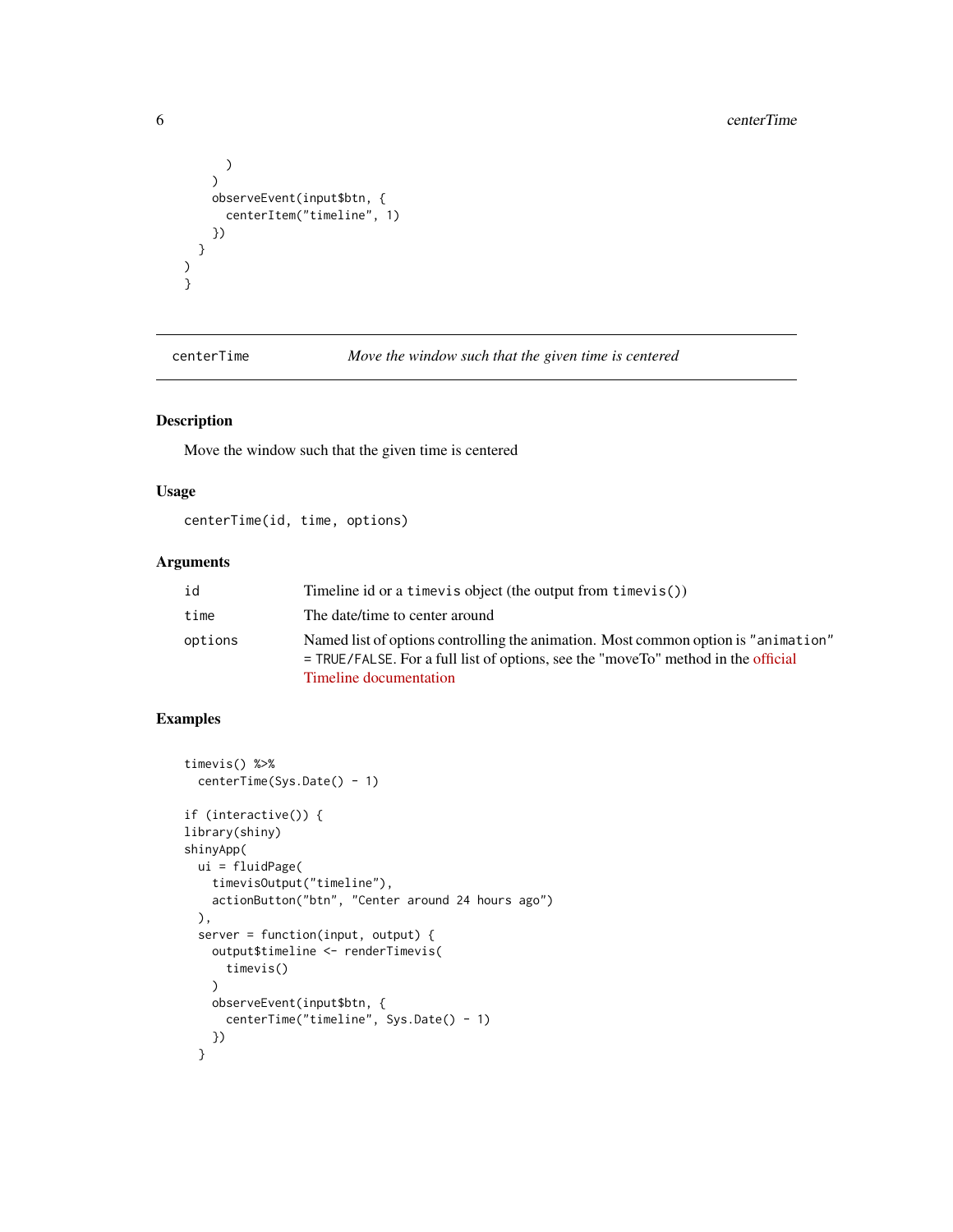#### <span id="page-6-0"></span>fitWindow 7

) }

fitWindow *Adjust the visible window such that it fits all items*

# Description

Adjust the visible window such that it fits all items

# Usage

fitWindow(id, options)

#### Arguments

| id      | Timeline id or a time vis object (the output from time vis())                                                                                                                                      |
|---------|----------------------------------------------------------------------------------------------------------------------------------------------------------------------------------------------------|
| options | Named list of options controlling the animation. Most common option is "animation"<br>$=$ TRUE/FALSE. For a full list of options, see the "fit" method in the official Time-<br>line documentation |

```
if (interactive()) {
library(shiny)
shinyApp(
  ui = fluidPage(
    timevisOutput("timeline"),
   actionButton("btn", "Fit all items")
  ),
  server = function(input, output) {
   output$timeline <- renderTimevis(
      timevis(data.frame(
        id = 1:2, start = c(Sys.Date(), Sys.Date() - 1), content = c("1", "2")
     ))
    )
    observeEvent(input$btn, {
      fitWindow("timeline", list(animation = FALSE))
   })
  }
)
}
```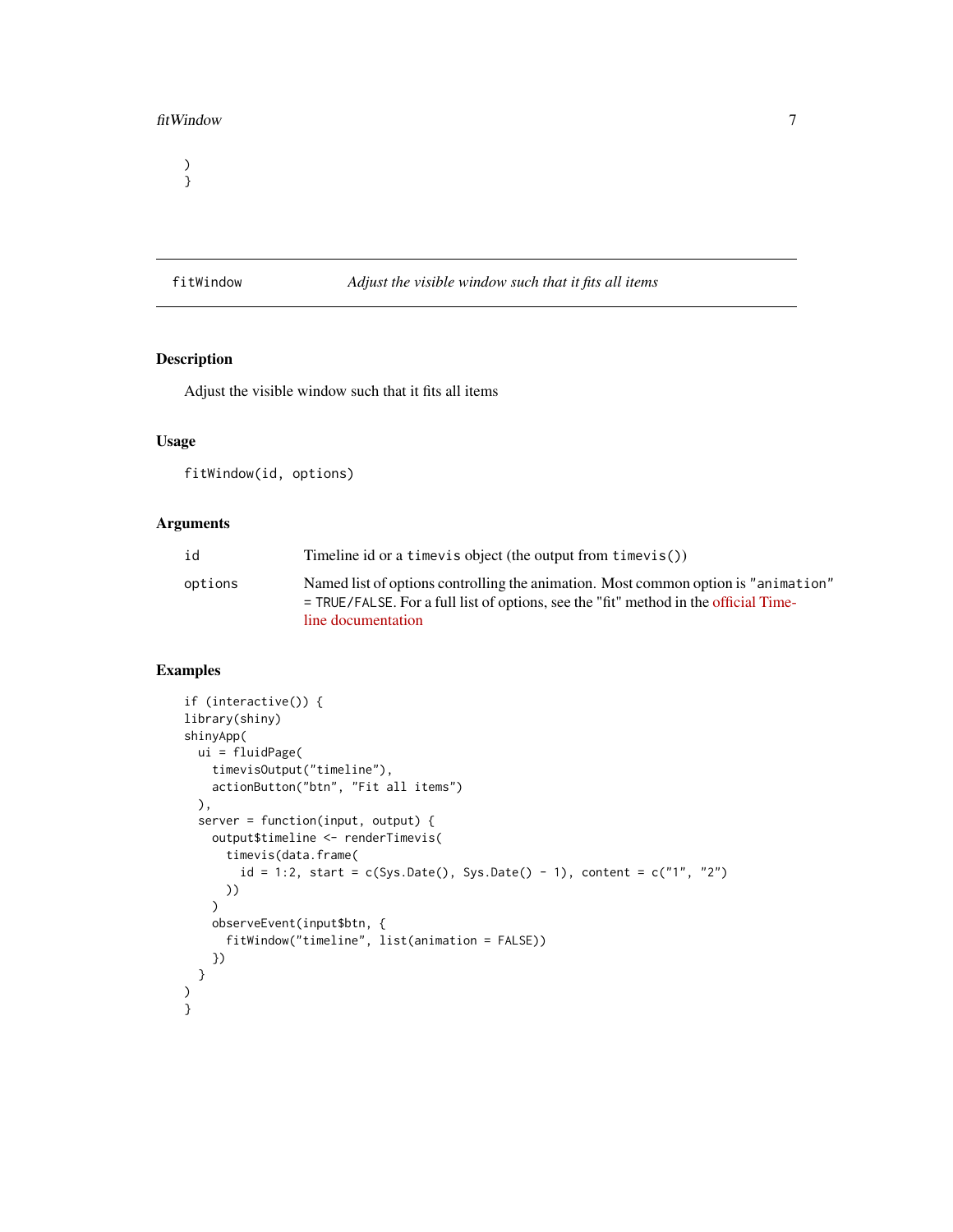<span id="page-7-0"></span>

Remove a custom time previously added

# Usage

removeCustomTime(id, itemId)

# Arguments

| id     | Timeline id or a timevis object (the output from timevis()) |
|--------|-------------------------------------------------------------|
| itemId | The id of the custom time bar                               |

```
timevis() %>%
  addCustomTime(Sys.Date() - 1, "yesterday") %>%
  addCustomTime(Sys.Date() + 1, "tomorrow") %>%
  removeCustomTime("yesterday")
if (interactive()) {
library(shiny)
shinyApp(
  ui = fluidPage(
    timevisOutput("timeline"),
    actionButton("btn0", "Add custom time"),
    actionButton("btn", "Remove custom time bar")
  ),
  server = function(input, output) {
    output$timeline <- renderTimevis(
      timevis()
    \lambdaobserveEvent(input$btn0, {
      addCustomTime("timeline", Sys.Date() - 1, "yesterday")
    })
    observeEvent(input$btn, {
      removeCustomTime("timeline", "yesterday")
    })
  }
\mathcal{L}}
```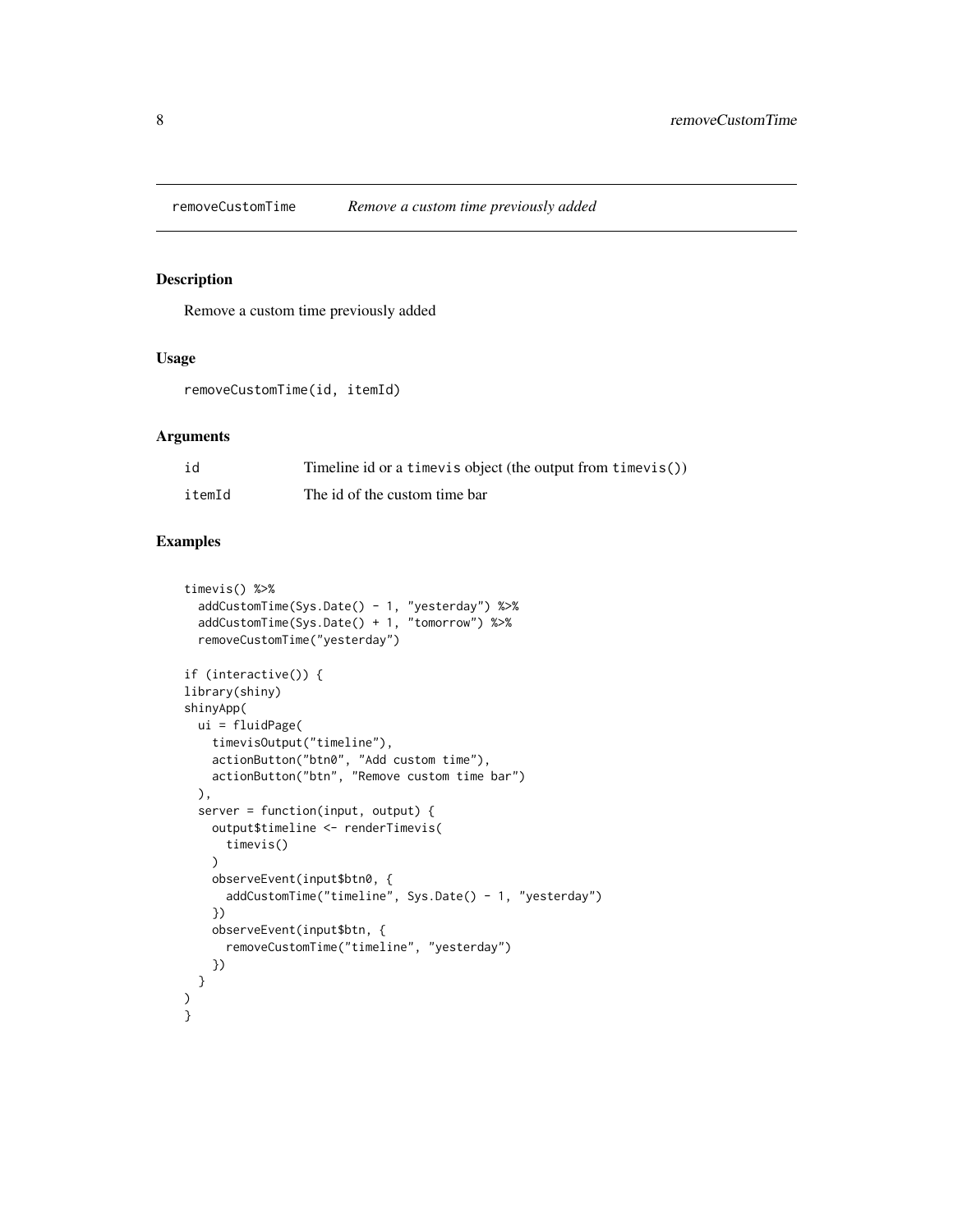<span id="page-8-1"></span><span id="page-8-0"></span>

Remove an item from a timeline

#### Usage

removeItem(id, itemId)

# Arguments

| id     | Timeline id or a timevis object (the output from timevis()) |
|--------|-------------------------------------------------------------|
| itemId | The id of the item to remove                                |

```
timevis(data.frame(id = 1:2, start = Sys.Date(), content = c("1", "2"))) %>%
  removeItem(2)
if (interactive()) {
library(shiny)
shinyApp(
 ui = fluidPage(
   timevisOutput("timeline"),
   actionButton("btn", "Remove item 2")
  ),
  server = function(input, output) {
   output$timeline <- renderTimevis(
      timevis(data.frame(
        id = 1:2, start = Sys.Date(), content = c("1", "2"))
     )
   )
   observeEvent(input$btn, {
      removeItem("timeline", 2)
   })
 }
)
}
```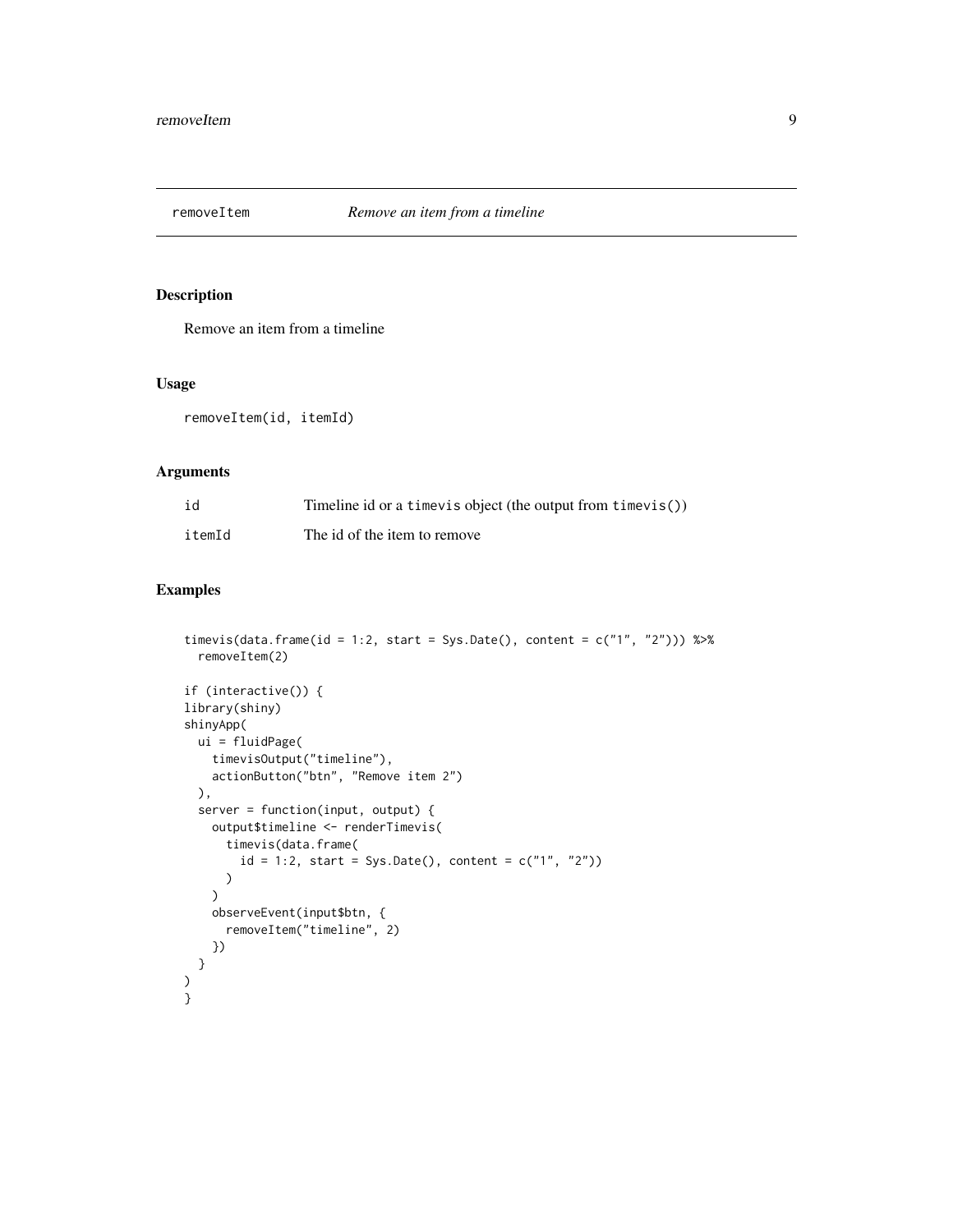<span id="page-9-0"></span>

This example is also [available online.](https://daattali.com/shiny/timevis-demo/)

#### Usage

runExample()

# Examples

```
if (interactive()) {
 runExample()
}
```
setCurrentTime *Adjust the time of the current time bar*

#### Description

Adjust the time of the current time bar

#### Usage

```
setCurrentTime(id, time)
```
# Arguments

| id   | Timeline id or a timevis object (the output from timevis()) |
|------|-------------------------------------------------------------|
| time | The new date/time                                           |

```
timevis() %>%
  setCurrentTime(Sys.Date())
if (interactive()) {
library(shiny)
shinyApp(
  ui = fluidPage(
   timevisOutput("timeline"),
   actionButton("btn", "Set current time to beginning of today")
  ),
  server = function(input, output) {
```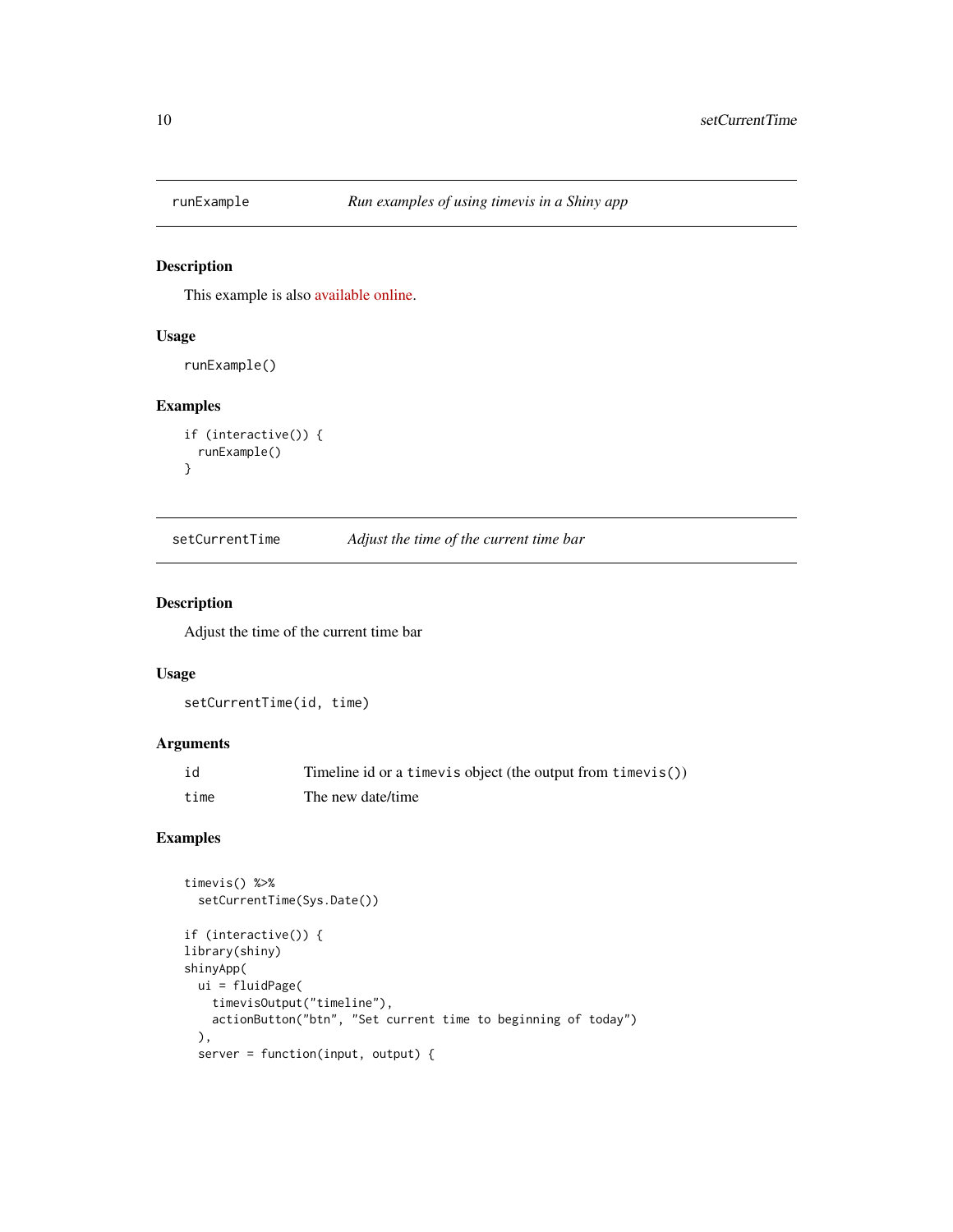# <span id="page-10-0"></span>setCustomTime 11

```
output$timeline <- renderTimevis(
      timevis()
    )
   observeEvent(input$btn, {
      setCurrentTime("timeline", Sys.Date())
   })
  }
)
}
```
setCustomTime *Adjust the time of a custom time bar*

#### Description

Adjust the time of a custom time bar

#### Usage

setCustomTime(id, time, itemId)

#### Arguments

| id     | Timeline id or a timevis object (the output from timevis()) |
|--------|-------------------------------------------------------------|
| time   | The new date/time                                           |
| itemId | The id of the custom time bar                               |

```
timevis() %>%
  addCustomTime(Sys.Date(), "yesterday") %>%
  setCustomTime(Sys.Date() - 1, "yesterday")
if (interactive()) {
library(shiny)
shinyApp(
  ui = fluidPage(
   timevisOutput("timeline"),
    actionButton("btn", "Set time bar 24 hours ago")
  ),
  server = function(input, output) {
    output$timeline <- renderTimevis(
      timevis() %>% addCustomTime(Sys.Date(), "yesterday")
   )
   observeEvent(input$btn, {
      setCustomTime("timeline", Sys.Date() - 1, "yesterday")
   })
 }
)
}
```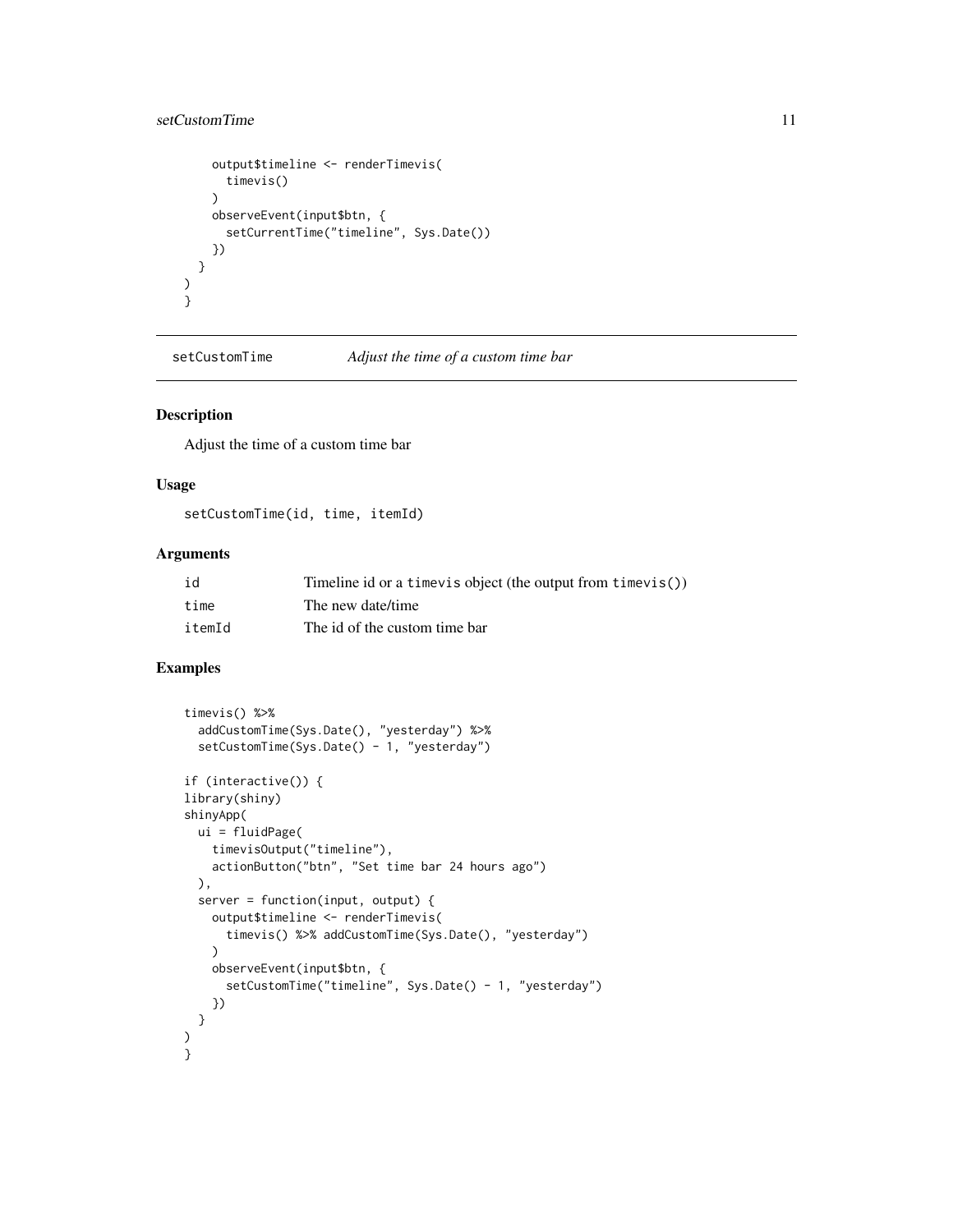<span id="page-11-1"></span><span id="page-11-0"></span>

Set the groups of a timeline

#### Usage

setGroups(id, data)

#### Arguments

| id   | Timeline id or a timevis object (the output from timevis()) |
|------|-------------------------------------------------------------|
| data | A data frame containing the groups data to use.             |

```
timevis(data = data.frame(
  start = c(Sys.Date(), Sys.Date(), Sys.Date() + 1, Sys.Date() + 2),
  content = c("one", "two", "three", "four"),group = c(1, 2, 1, 2)),groups = data.frame(id = 1:2, content = c("G1", "G2"))) %>%
  setGroups(data.frame(id = 1:2, content = c("Group 1", "Group 2"))if (interactive()) {
library(shiny)
shinyApp(
  ui = fluidPage(
    timevisOutput("timeline"),
   actionButton("btn", "Change group names")
  ),
  server = function(input, output) {
   output$timeline <- renderTimevis(
      timevis(data = data.frame(
               start = c(Sys.Date(), Sys.Date(), Sys.Date() + 1, Sys.Date() + 2),content = c("one", "two", "three", "four"),
                         group = c(1, 2, 1, 2)),groups = data.frame(id = 1:2, content = c("G1", "G2")))
    )
   observeEvent(input$btn, {
      setGroups("timeline",
               data.frame(id = 1:2, content = c("Group 1", "Group 2")))
   })
  }
```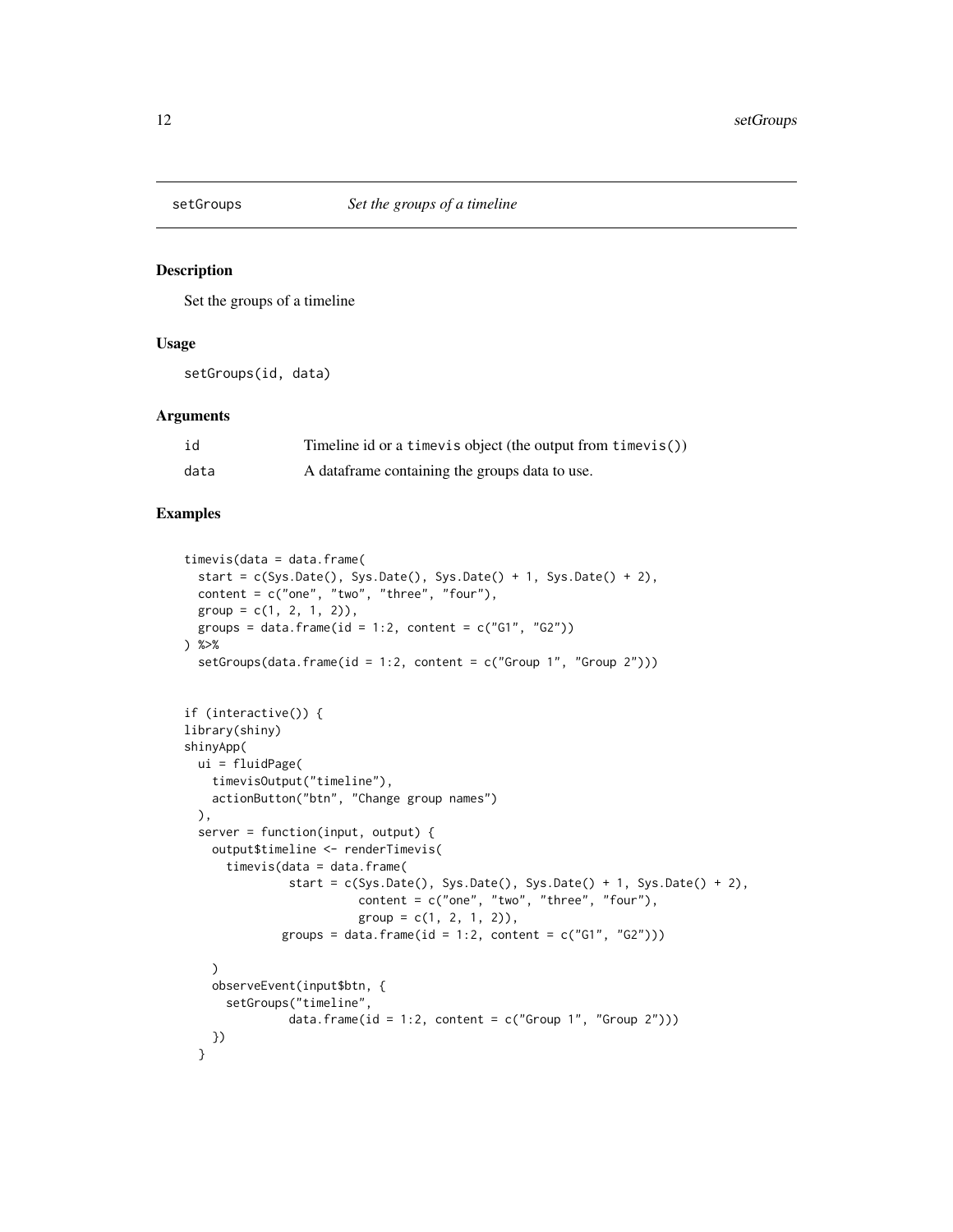#### <span id="page-12-0"></span>setItems and the set of the set of the set of the set of the set of the set of the set of the set of the set of the set of the set of the set of the set of the set of the set of the set of the set of the set of the set of

) }

## <span id="page-12-1"></span>setItems *Set the items of a timeline*

# Description

Set the items of a timeline

# Usage

setItems(id, data)

# Arguments

| id   | Timeline id or a time vis object (the output from time vis()) |
|------|---------------------------------------------------------------|
| data | A data frame containing the item data to use.                 |

```
timevis(data.frame(start = Sys.Date(), content = "Today")) %>%
  setItems(data.frame(start = Sys.Date() - 1, content = "yesterday"))
if (interactive()) {
library(shiny)
shinyApp(
 ui = fluidPage(
   timevisOutput("timeline"),
   actionButton("btn", "Change the data to yesterday")
  ),
  server = function(input, output) {
   output$timeline <- renderTimevis(
      timevis(data.frame(start = Sys.Date(), content = "Today"))
   \lambdaobserveEvent(input$btn, {
      setItems("timeline",
               data.frame(start = Sys.Date() - 1, content = "yesterday"))
   })
  }
\big)}
```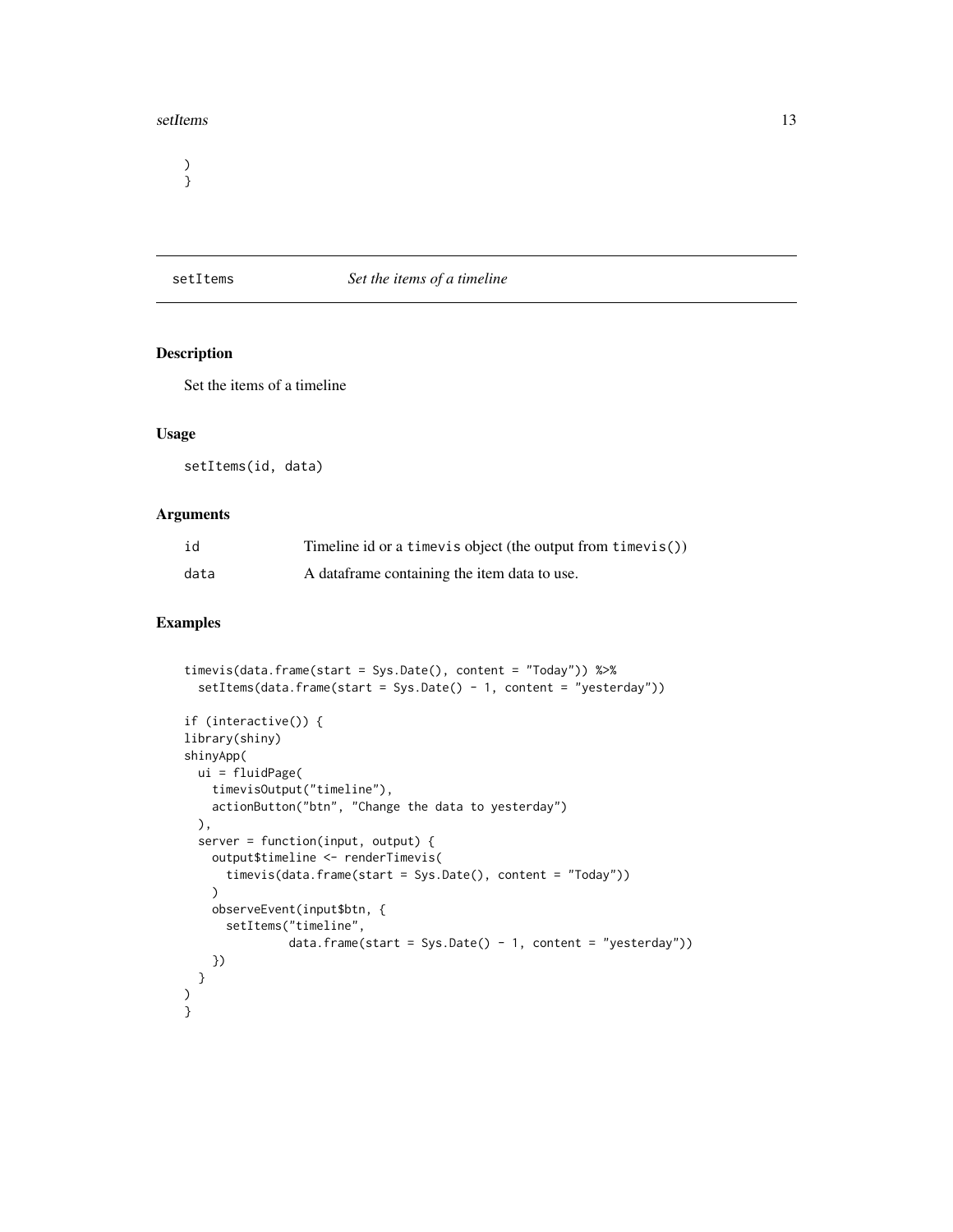<span id="page-13-0"></span>

Update the configuration options of a timeline

## Usage

setOptions(id, options)

#### Arguments

| id      | Timeline id or a time vis object (the output from time vis())                 |
|---------|-------------------------------------------------------------------------------|
| options | A named list containing updated configuration options to use. See the options |
|         | parameter of the <i>timevis</i> function to see more details.                 |

```
timevis(
  data.frame(start = Sys.Date(), content = "Today"),
  options = list(showCurrentTime = FALSE, orientation = "top")
) %>%
  setOptions(list(editable = TRUE, showCurrentTime = TRUE))
if (interactive()) {
library(shiny)
shinyApp(
  ui = fluidPage(
    timevisOutput("timeline"),
    actionButton("btn", "Show current time and allow items to be editable")
  ),
  server = function(input, output) {
   output$timeline <- renderTimevis(
      timevis(
        data.frame(start = Sys.Date(), content = "Today"),
        options = list(showCurrentTime = FALSE, orientation = "top")
     )
   \lambdaobserveEvent(input$btn, {
      setOptions("timeline", list(editable = TRUE, showCurrentTime = TRUE))
   })
 }
)
}
```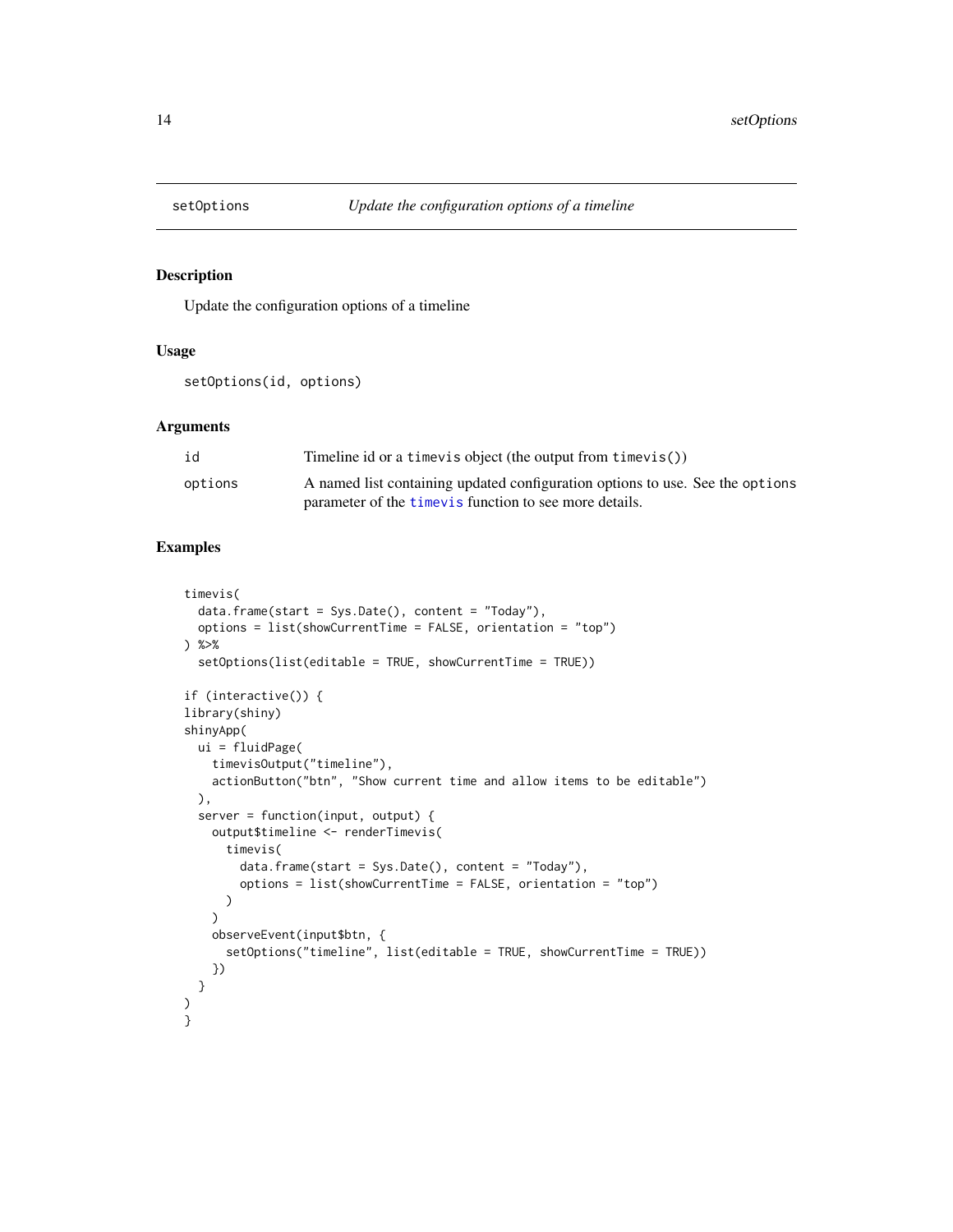<span id="page-14-1"></span><span id="page-14-0"></span>

Select one or multiple items on a timeline

## Usage

setSelection(id, itemId, options)

## Arguments

| id      | Timeline id or a time vis object (the output from time vis())                                                                                                                                                                             |
|---------|-------------------------------------------------------------------------------------------------------------------------------------------------------------------------------------------------------------------------------------------|
| itemId  | A vector (or single value) of the item ids to select                                                                                                                                                                                      |
| options | Named list of options controlling mainly the animation. Most common options<br>are focus = TRUE/FALSE and "animation" = TRUE/FALSE. For a full list of op-<br>tions, see the "setSelection" method in the official Timeline documentation |

```
timevis(data.frame(id = 1:3, start = Sys.Date(), content = 1:3)) %\gg%
  setSelection(2)
if (interactive()) {
library(shiny)
shinyApp(
 ui = fluidPage(
   timevisOutput("timeline"),
   actionButton("btn", "Select item 2")
  ),
  server = function(input, output) {
    output$timeline <- renderTimevis(
      timevis(
        data.frame(id = 1:3, start = Sys.Date(), content = 1:3)
      )
    \lambdaobserveEvent(input$btn, {
      setSelection("timeline", 2)
    })
  }
\mathcal{L}}
```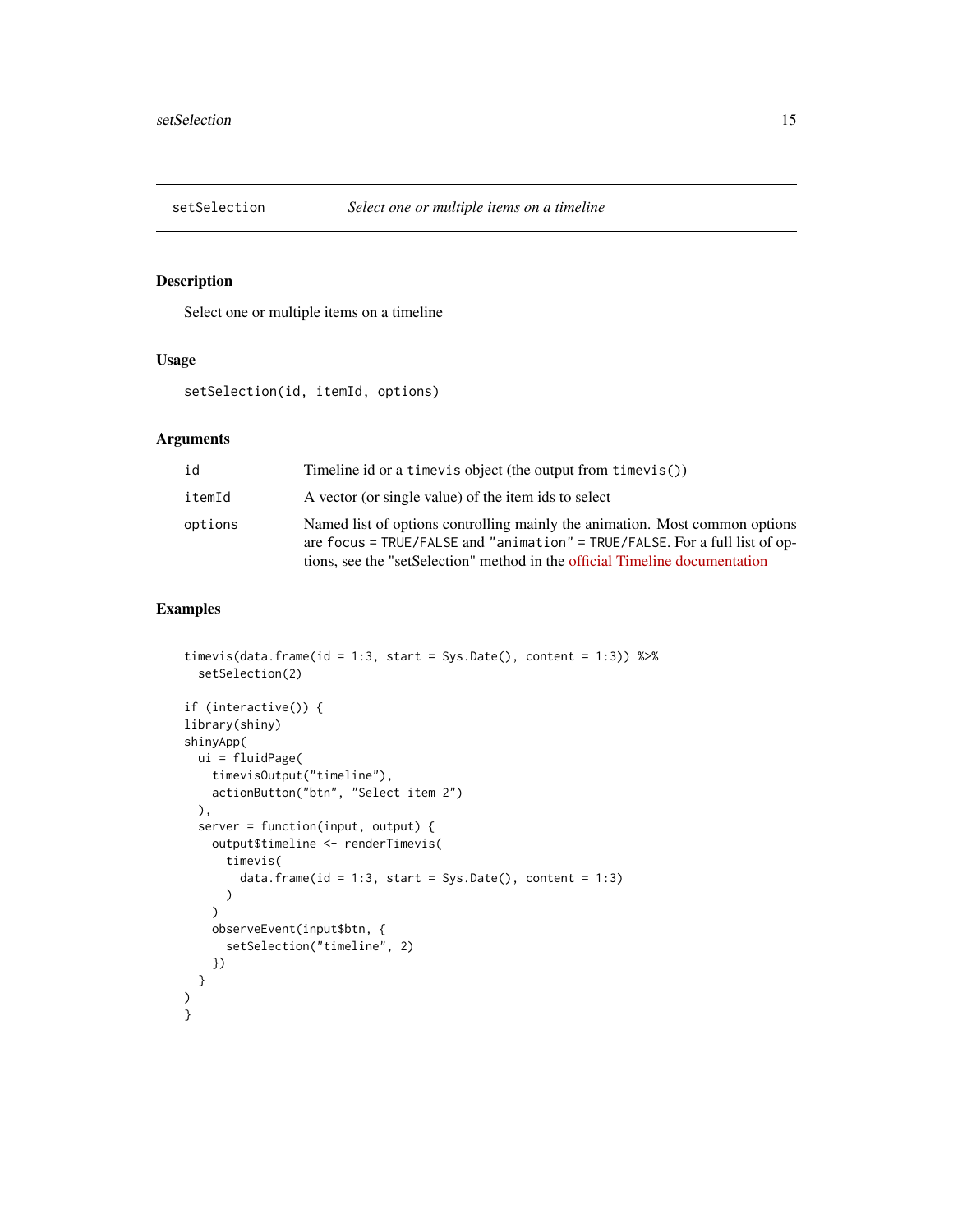<span id="page-15-0"></span>

Set the current visible window

## Usage

setWindow(id, start, end, options)

# Arguments

| id      | Timeline id or a timevis object (the output from timevis())                                                                                                                                                 |
|---------|-------------------------------------------------------------------------------------------------------------------------------------------------------------------------------------------------------------|
| start   | The start date/time to show in the timeline                                                                                                                                                                 |
| end     | The end date/time to show in the timeline                                                                                                                                                                   |
| options | Named list of options controlling mainly the animation. Most common op-<br>tion is animation = TRUE/FALSE. For a full list of options, see the "setWindow"<br>method in the official Timeline documentation |

```
timevis() %>%
  setWindow(Sys.Date() - 1, Sys.Date() + 1)
if (interactive()) {
library(shiny)
shinyApp(
 ui = fluidPage(
   timevisOutput("timeline"),
   actionButton("btn", "Set window to show between yesterday to tomorrow")
  ),
  server = function(input, output) {
   output$timeline <- renderTimevis(
     timevis()
   \lambdaobserveEvent(input$btn, {
      setWindow("timeline", Sys.Date() - 1, Sys.Date() + 1)
   })
 }
)
}
```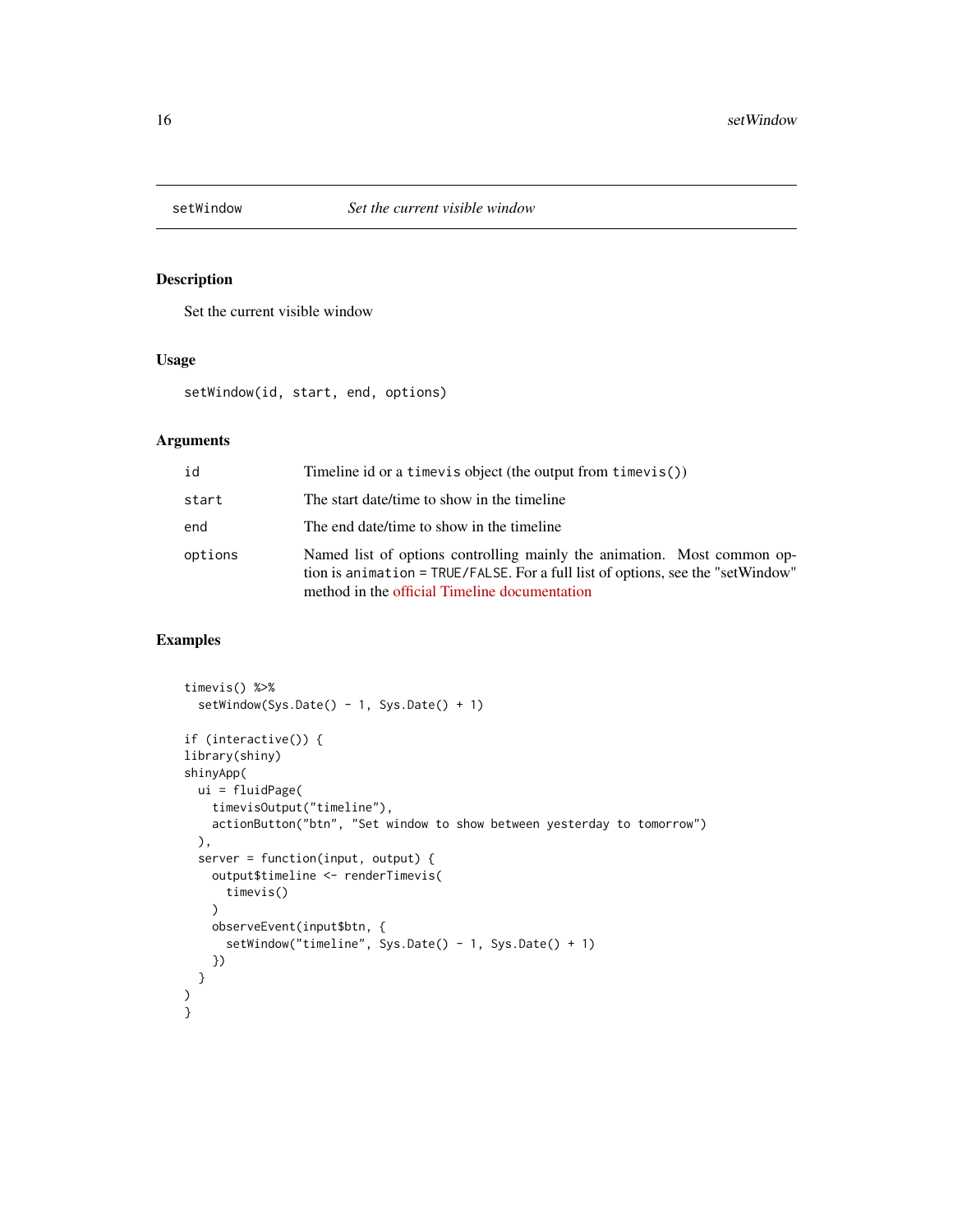<span id="page-16-1"></span><span id="page-16-0"></span>

timevis lets you create rich and fully interactive timeline visualizations. Timelines can be included in Shiny apps and R markdown documents, or viewed from the R console and RStudio Viewer. timevis Includes an extensive API to manipulate a timeline after creation, and supports getting data out of the visualization into R. Based on the ['visjs'](https://visjs.org/) Timeline JavaScript library.

View a [demo Shiny app](https://daattali.com/shiny/timevis-demo/) or see the full [README](https://github.com/daattali/timevis) on GitHub.

Important note: This package provides a way to use the [visjs Timeline JavaScript library](https://visjs.org/) within R. The visjs Timeline library has many features that cannot all be documented here. To see the full details on what the timeline can support, please read the official documentation of visjs Timeline.

#### Usage

```
timevis(
  data,
  groups,
  showZoom = TRUE,
  zoomFactor = 0.5,
  fit = TRUE,options,
  width = NULL,height = NULL,elementId = NULL,loadDependencies = TRUE,
  timezone = NULL
)
```
#### Arguments

| data       | A data frame containing the timeline items. Each item on the timeline is repre-<br>sented by a row in the dataframe. start and content are required for each item,<br>while several other variables are also supported. See the <b>Data format</b> section<br>below for more details.                                                                                                                                        |
|------------|------------------------------------------------------------------------------------------------------------------------------------------------------------------------------------------------------------------------------------------------------------------------------------------------------------------------------------------------------------------------------------------------------------------------------|
| groups     | A data frame containing the groups data (optional). See the <b>Groups</b> section<br>below for more details.                                                                                                                                                                                                                                                                                                                 |
| showZoom   | If TRUE (default), then include "Zoom In"/"Zoom Out" buttons on the widget.                                                                                                                                                                                                                                                                                                                                                  |
| zoomFactor | How much to zoom when zooming out. A zoom factor of 0.5 means that when<br>zooming out the timeline will show 50% more more content. For example, if the<br>timeline currently shows 20 days, then after zooming out with a zoomFactor of<br>0.5, the timeline will show 30 days, and zooming out again will show 45 days.<br>Similarly, zooming out from 20 days with a zoomFactor of 1 will results in<br>showing 40 days. |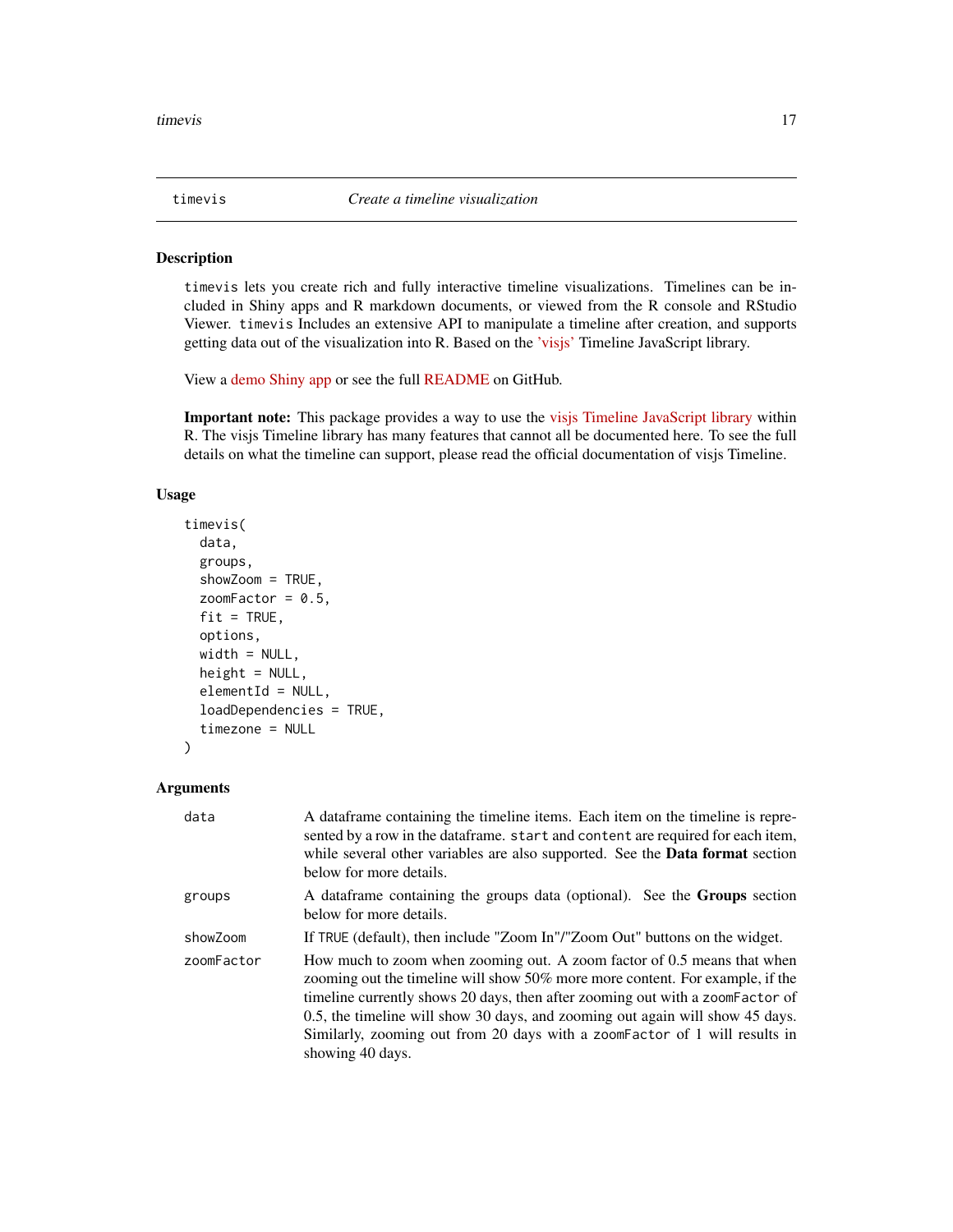<span id="page-17-0"></span>

| fit              | If TRUE, then fit all the data on the timeline when the timeline initializes. Other-<br>wise, the timeline will be set to show the current date.                                                                                                                                                                                                                   |
|------------------|--------------------------------------------------------------------------------------------------------------------------------------------------------------------------------------------------------------------------------------------------------------------------------------------------------------------------------------------------------------------|
| options          | A named list containing any extra configuration options to customize the time-<br>line. All available options can be found in the official Timeline documentation.<br>Note that any options that define a JavaScript function must be wrapped in a call<br>to htmlwidgets:: JS(). See the examples section below to see example usage.                             |
| width            | Fixed width for timeline (in css units). Ignored when used in a Shiny app $-$<br>use the width parameter in timevisOutput. It is not recommended to use this<br>parameter because the widget knows how to adjust its width automatically.                                                                                                                          |
| height           | Fixed height for timeline (in css units). It is recommended to not use this pa-<br>rameter since the widget knows how to adjust its height automatically.                                                                                                                                                                                                          |
| elementId        | Use an explicit element ID for the widget (rather than an automatically generated<br>one). Ignored when used in a Shiny app.                                                                                                                                                                                                                                       |
| loadDependencies |                                                                                                                                                                                                                                                                                                                                                                    |
|                  | Whether to load JQuery and bootstrap dependencies (you should only set to<br>FALSE if you manually include them)                                                                                                                                                                                                                                                   |
| timezone         | By default, the timevis widget displays times in the local time of the browser<br>rendering it. You can set timevis to display times in another time zone by pro-<br>viding a number between -15 to 15 to specify the number of hours offset from<br>UTC. For example, use 0 to display in UTC, and use -4 to display in a timezone<br>that is 4 hours behind UTC. |
|                  |                                                                                                                                                                                                                                                                                                                                                                    |

#### Value

A timeline visualization htmlwidgets object

#### Data format

The data parameter supplies the input dataframe that describes the items in the timeline. The following is a subset of the variables supported in the items dataframe (the full list of supported variables can be found in the [official visjs documentation\)](https://visjs.github.io/vis-timeline/docs/timeline/#Data_Format):

- start (required) The start date of the item, for example "1988-11-22" or "1988-11-22 16:30:00". To specify BCE dates you must use 6 digits (for example "-000600" corresponds to year 600BCE). To specify dates between year 0 and year 99 CE, you must use 4 digits.
- content (required) The contents of the item. This can be plain text or HTML code.
- end The end date of the item. The end date is optional. If end date is provided, the item is displayed as a range. If not, the item is displayed as a single point on the timeline.
- id An id for the item. Using an id is not required but highly recommended, and must be unique. An id is needed when removing or selecting items (using [removeItem](#page-8-1) or [setSelection](#page-14-1)).
- type The type of the item. Can be 'box' (default), 'point', 'range', or 'background'. Types 'box' and 'point' need only a start date, types 'range' and 'background' need both a start and end date.
- title Add a title for the item, displayed when hovering the mouse over the item. The title can only contain plain text.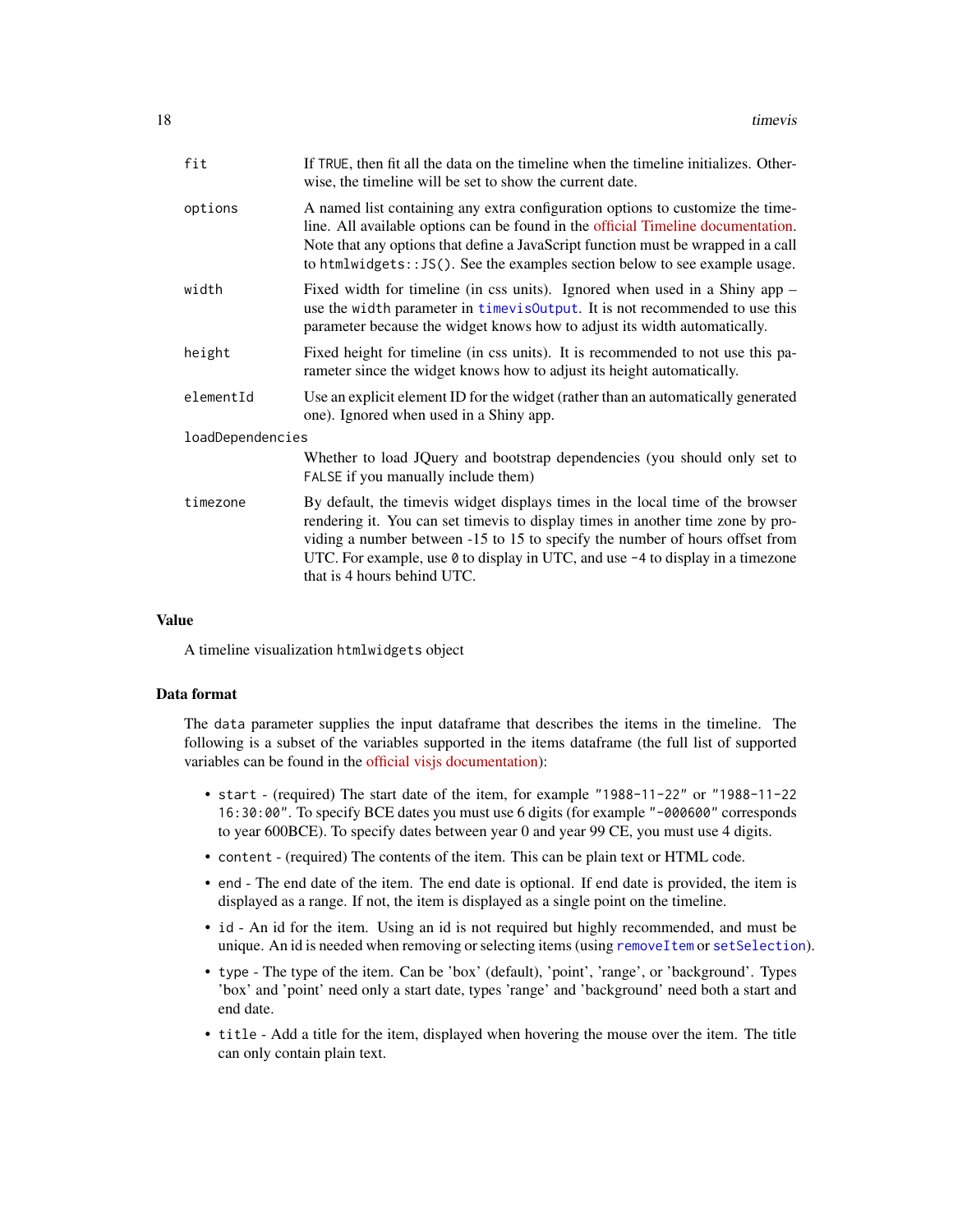#### <span id="page-18-0"></span>timevis and the contract of the contract of the contract of the contract of the contract of the contract of the contract of the contract of the contract of the contract of the contract of the contract of the contract of th

- editable If TRUE, the item can be manipulated with the mouse. Overrides the global editable configuration option if it is set. An editable item can be removed or have its start/end dates modified by clicking on it.
- group The id of a group. When a group is provided, all items with the same group are placed on one line. A vertical axis is displayed showing the group names. See more details in the Groups section below.
- subgroup The id of a subgroup. Groups all items within a group per subgroup, and positions them on the same height instead of stacking them on top of each other. See more details in the Groups section below.
- className A className can be used to give items an individual CSS style.
- style A CSS text string to apply custom styling for an individual item, for example color: red;.

start and content are the only required variables for each item, while the rest of the variables are optional. If you include a variable that is only used for some rows, you can use NA for the rows where it's not used. The items data of a timeline can either be set by supplying the data argument to timevis, or by calling the [setItems](#page-12-1) function.

#### Groups

The groups parameter must be provided if the data items have groups (if any of the items have a group variable). When using groups, all items with the same group are placed on one line. A vertical axis is displayed showing the group names. Grouping items can be useful for a wide range of applications, for example when showing availability of multiple people, rooms, or other resources next to each other. You can also think of groups as "adding a Y axis", if that helps. The following variables are supported in the groups dataframe:

- id (required) An id for the group. The group will display all items having a group variable which matches this id.
- content (required) The contents of the group. This can be plain text or HTML code.
- title Add a title for the group, displayed when hovering the mouse over the group's label. The title can only contain plain text.
- subgroupOrder Order the subgroups by a field name. By default, groups are ordered by first-come, first-show
- className A className can be used to give groups an individual CSS style.
- style A CSS text string to apply custom styling for an individual group label, for example color: red;.

id and content are the only required variables for each group, while the rest of the variables are optional. If you include a variable that is only used for some rows, you can use NA for the rows where it's not used. The groups data of a timeline can either be set by supplying the groups argument to timevis, or by calling the [setGroups](#page-11-1) function.

#### Getting data out of a timeline in Shiny

When a timeline widget is created in a Shiny app, there are four pieces of information that are always accessible as Shiny inputs. These inputs have special names based on the timeline's id. Suppose that a timeline is created with an outputId of "mytime", then the following four input variables will be available: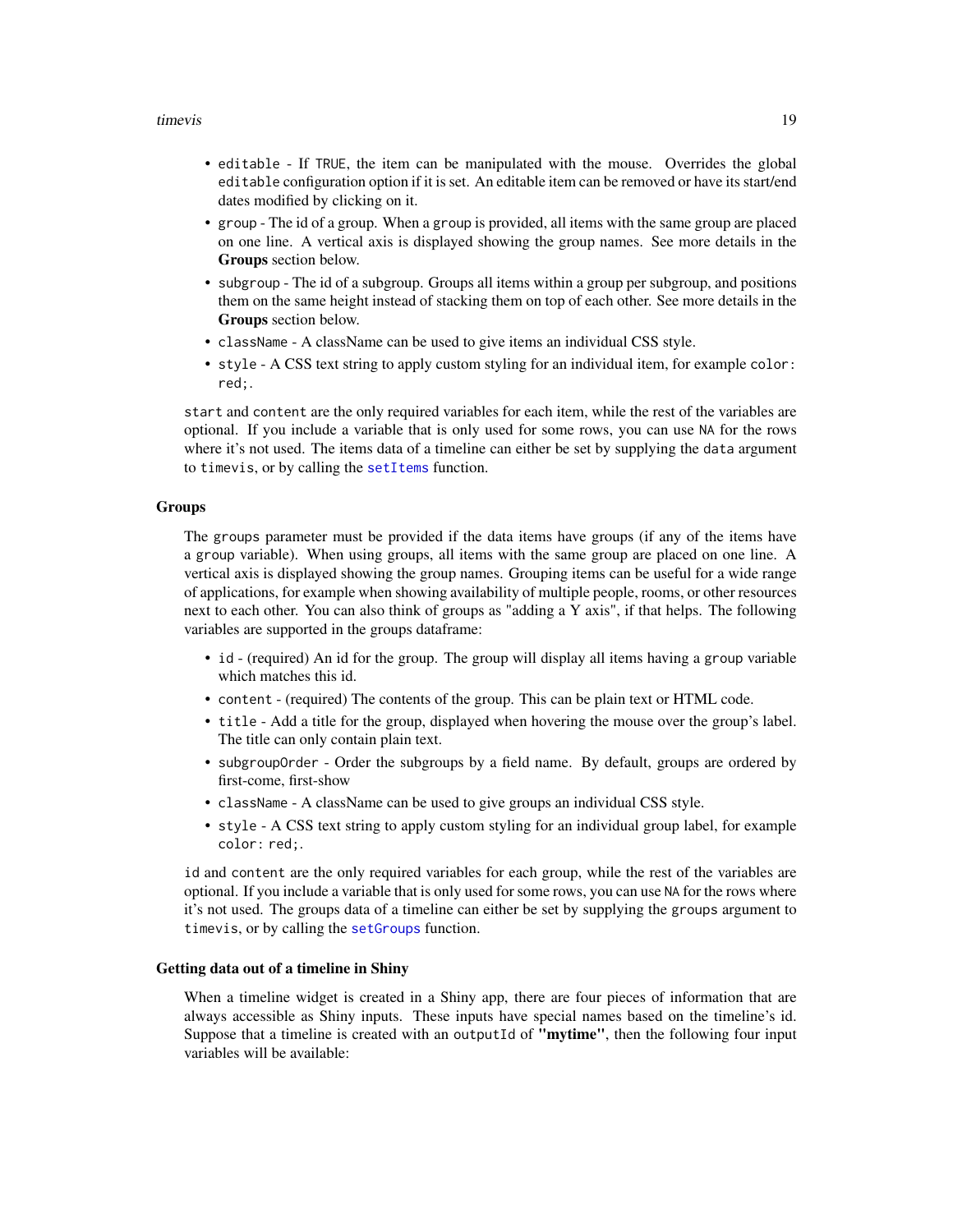- <span id="page-19-0"></span>• input\$mytime\_data - will return a data.frame containing the data of the items in the timeline. The input is updated every time an item is modified, added, or removed.
- input\$mytime\_ids will return the IDs (a vector) of all the items in the timeline. The input is updated every time an item is added or removed from the timeline.
- input\$mytime\_selected will return the IDs (a vector) of the selected items in the timeline. The input is updated every time an item is selected or unselected by the user. Note that this will not get updated if an item is selected programmatically using [setSelection](#page-14-1).
- input\$mytime\_window will return a 2-element vector containing the minimum and maximum dates currently visible in the timeline. The input is updated every time the viewable window of dates is updated (by zooming or moving the window).
- input\$mytime\_visible will return a list of IDs of items currently visible in the timeline.

All four inputs will return a value upon initialization of the timeline and every time the corresponding value is updated.

#### Extending timevis

If you need to perform any actions on the timeline object that are not supported by this package's API, you may be able to do so by manipulating the timeline's JavaScript object directly. The timeline object is available via document.getElementById(id).widget.timeline (replace id with the timeline's id).

This timeline object is the direct widget that vis.js creates, and you can see the [visjs documenta](https://visjs.github.io/vis-timeline/docs/timeline/)[tion](https://visjs.github.io/vis-timeline/docs/timeline/) to see what actions you can perform on that object.

#### Customizing the timevis look and style using CSS

To change the styling of individual items or group labels, use the className and style columns in the data or groups dataframes.

When running a Shiny app, you can use CSS files to apply custom styling to other components of the timevis widget. When using timevis outside of a Shiny app, you can use CSS in the following way:

```
tv <- timevis(
  data.frame(
    content = "Today",
    start = Sys.Date()
 )
\mathcal{L}style <- "
.vis-timeline {
 border-color: #269026;
 background-color: lightgreen;
  font-size: 15px;
  color: green;
```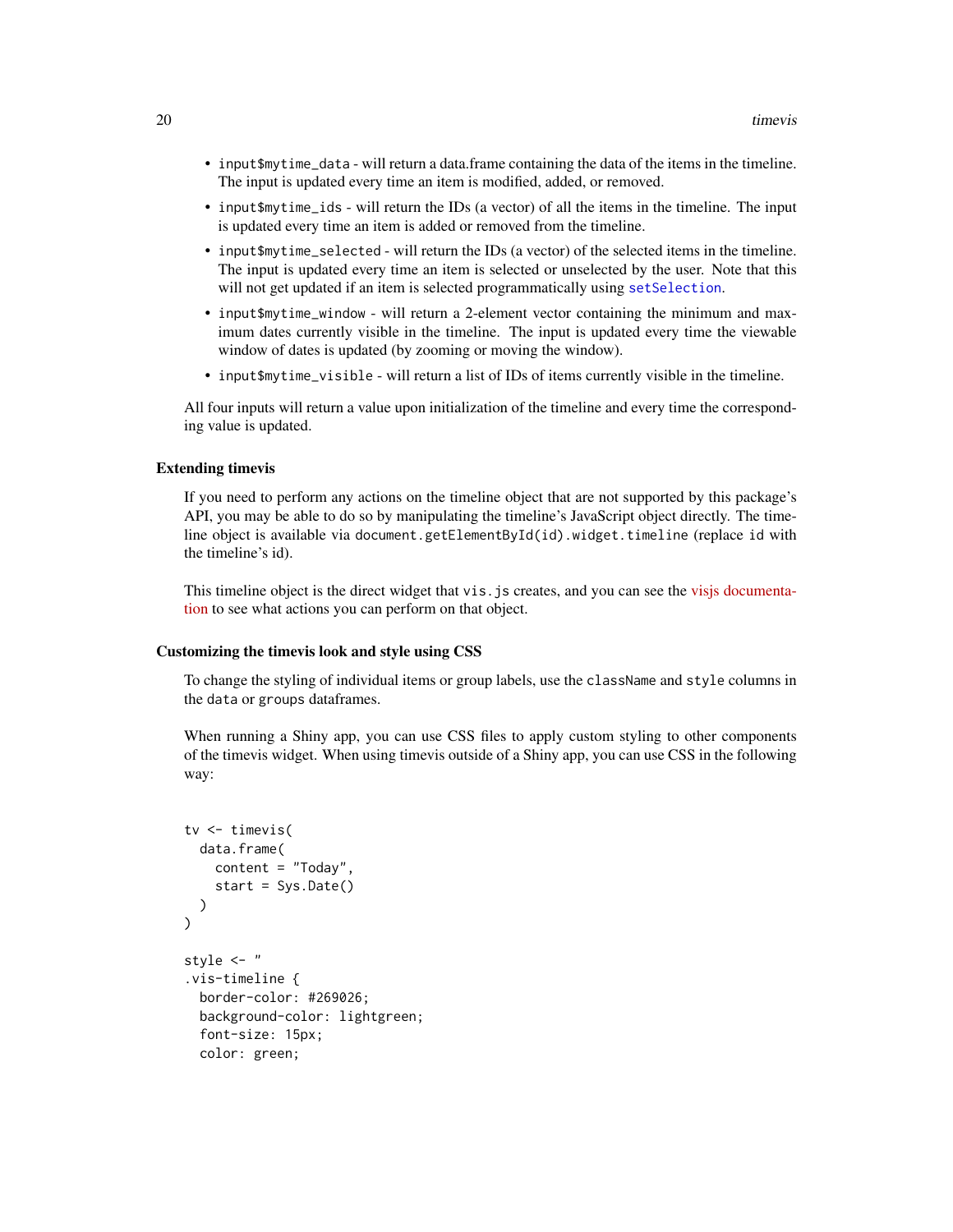timevis 21

```
}
.vis-item {
  border: 2px solid #5ace5a;
  font-size: 12pt;
 background: #d9ffd9;
  font-family: cursive;
  padding: 5px;
}
"
tv <- tagList(tags$style(style), tv)
htmltools::html_print(tv)
```
## See Also

[Demo Shiny app](https://daattali.com/shiny/timevis-demo/)

```
# For more examples, see https://daattali.com/shiny/timevis-demo/
#----------------------- Most basic -----------------
timevis()
#----------------------- Minimal data -----------------
timevis(
 data.frame(id = 1:2,
            content = c("one", "two"),start = c("2016-01-10", "2016-01-12"))
\lambda#----------------------- Hide the zoom buttons, allow items to be editable -----------------
timevis(
  data.frame(id = 1:2,
             content = c("one", "two"),start = c("2016-01-10", "2016-01-12")),
  showZoom = FALSE,
  options = list(editable = TRUE, height = "200px")
)
#----------------------- You can use %>% pipes to create timevis pipelines -----------------
timevis() %>%
  setItems(data.frame(
   id = 1:2,
   content = c("one", "two"),start = c("2016-01-10", "2016-01-12")
  )) %>%
  setOptions(list(editable = TRUE)) %>%
  addItem(list(id = 3, content = "three", start = "2016-01-11")) %>%
  setSelection("3") %>%
  fitWindow(list(animation = FALSE))
```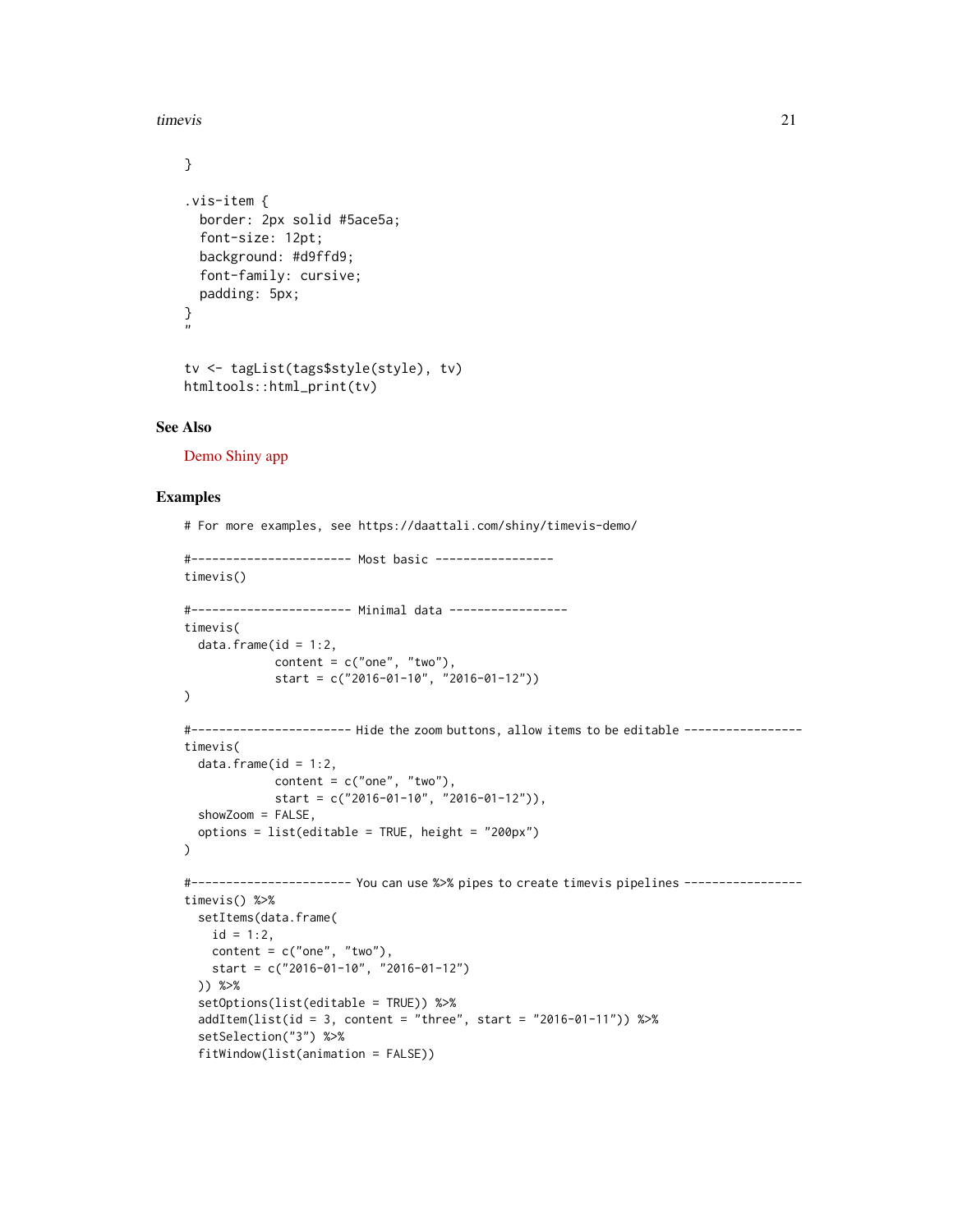```
#------- Items can be a single point or a range, and can contain HTML -------
timevis(
  data.frame(id = 1:2,
             content = c("one", "two<br>>br><h3>HTML is supported</h3>"),
             start = c("2016-01-10", "2016-01-18"),
             end = c("2016-01-14", NA),
             style = c(NA, "color: red;")
 )
\mathcal{L}#----------------------- Alternative look for each item -----------------
timevis(
  data.frame(id = 1:2,
             content = c("one", "two"),start = c("2016-01-10", "2016-01-14"),
             end = c(NA, "2016-01-18"),
             type = c("point", "background"))
\mathcal{L}#----------------------- Using a function in the configuration options -----------------
timevis(
  data.frame(id = 1,
             content = "double click anywhere<br>in the timeline<br/>shing add an item",
             start = "2016-01-01"),
  options = list(
    editable = TRUE,
    onAdd = htmlwidgets::JS('function(item, callback) {
      item.content = "Hello!<br/>" + item.content;
      callback(item);
   }')
 )
\mathcal{L}#----------------------- Using a custom format for hours ------------------
timevis(
  data.frame(
    id = 1:2,content = c("one", "two"),start = c("2020-01-10", "2020-01-10 04:00:00")
  ),
  options = list(
    format = htmlwidgets::JS("{ minorLabels: { minute: 'h:mma', hour: 'ha' }}")
  )
)
#----------------------- Allowing editable items to "snap" to round hours only -------------
timevis(
  data.frame(
    id = 1:2,content = c("one", "two"),start = c("2020-01-10", "2020-01-10 04:00:00")
```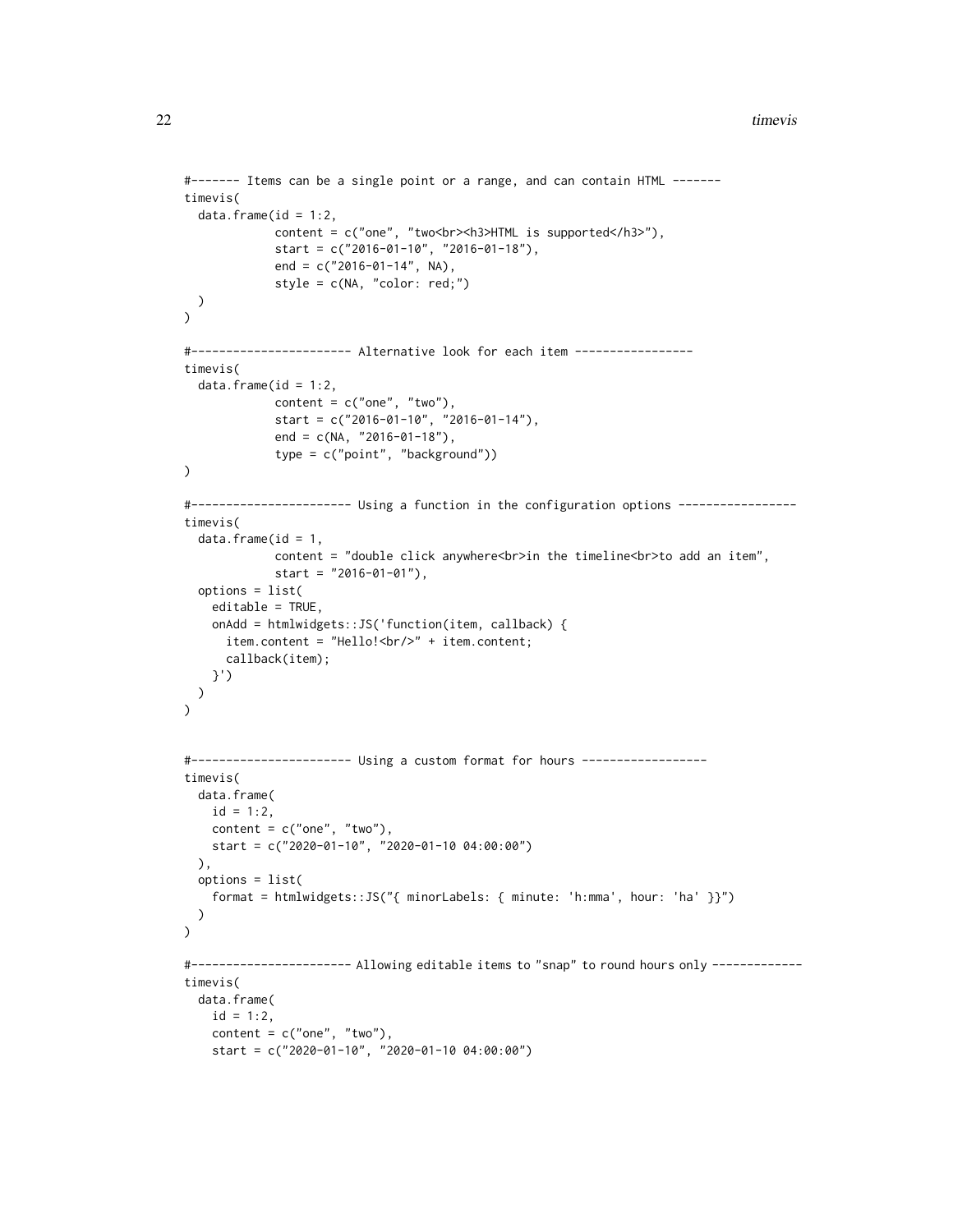timevis 23

```
),
  options = list(
   editable = TRUE,
    snap = htmlwidgets::JS("function (date, scale, step) {
         var hour = 60 * 60 * 1000;
         return Math.round(date / hour) * hour;
     }")
 )
\lambda#----------------------- Using groups -----------------
timevis(data = data.frame(
  start = c(Sys.Date(), Sys.Date(), Sys.Date() + 1, Sys.Date() + 2),content = c("one", "two", "three", "four"),group = c(1, 2, 1, 2)),groups = data.frame(id = 1:2, content = c("G1", "G2")))
#----------------------- Getting data out of the timeline into Shiny -----------------
if (interactive()) {
library(shiny)
data <- data.frame(
  id = 1:3,start = c("2015-04-04", "2015-04-05 11:00:00", "2015-04-06 15:00:00"),end = c("2015-04-08", NA, NA),
  content = c("<h2>Vacation!!!</h2>", "Acupuncture", "Massage"),
  style = c("color: red;", NA, NA)
\mathcal{L}ui <- fluidPage(
  timevisOutput("appts"),
  div("Selected items:", textOutput("selected", inline = TRUE)),
  div("Visible window:", textOutput("window", inline = TRUE)),
  tableOutput("table")
\lambdaserver <- function(input, output) {
  output$appts <- renderTimevis(
    timevis(
      data,
      options = list(editable = TRUE, multiselect = TRUE, align = "center")
   )
  \lambdaoutput$selected <- renderText(
   paste(input$appts_selected, collapse = " ")
  \lambdaoutput$window <- renderText(
    paste(input$appts_window[1], "to", input$appts_window[2])
  \lambda
```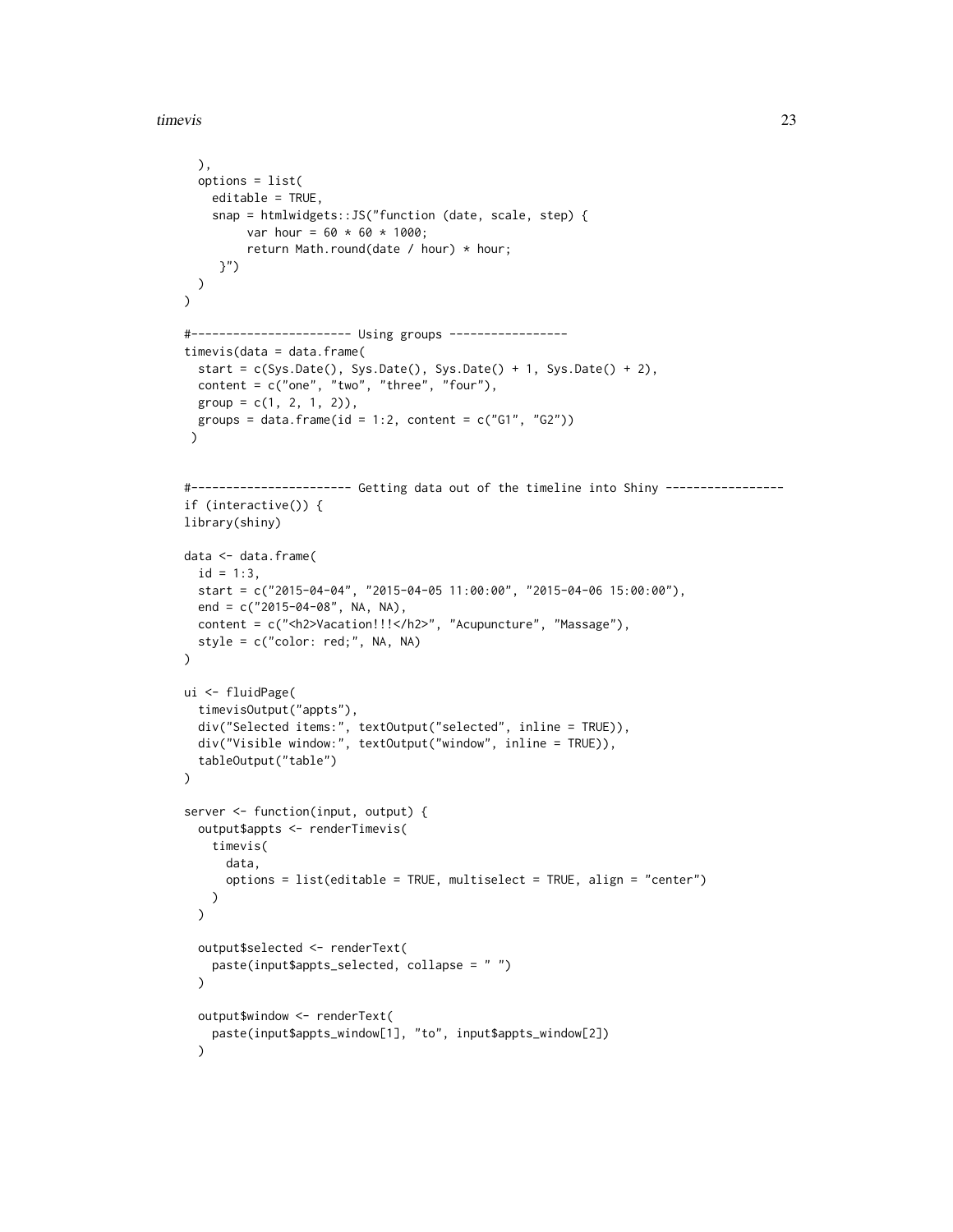```
output$table <- renderTable(
    input$appts_data
  \lambda}
shinyApp(ui, server)
}
```
timevis-shiny *Shiny bindings for timevis*

## <span id="page-23-1"></span>Description

Output and render functions for using timevis within Shiny applications and interactive Rmd documents.

## Usage

```
timevisOutput(outputId, width = "100%", height = "auto")
```

```
renderTimevis(expr, env = parent.frame(), quoted = FALSE)
```
## Arguments

| outputId      | output variable to read from                                                                                                                                                                                                |
|---------------|-----------------------------------------------------------------------------------------------------------------------------------------------------------------------------------------------------------------------------|
| width, height | Must be a valid CSS unit (like '100%', '400px', 'auto') or a number, which<br>will be coerced to a string and have 'px' appended. height will probably not<br>have an effect; instead, use the height parameter in timevis. |
| expr          | An expression that generates a time is                                                                                                                                                                                      |
| env           | The environment in which to evaluate expr.                                                                                                                                                                                  |
| quoted        | Is expr a quoted expression (with $\text{quote}()$ )? This is useful if you want to save<br>an expression in a variable.                                                                                                    |

# See Also

[timevis](#page-16-1).

```
if (interactive()) {
library(shiny)
#----------------------- Most basic example -----------------
shinyApp(
 ui = fluidPage(timevisOutput("timeline")),
 server = function(input, output) {
   output$timeline <- renderTimevis(
```
<span id="page-23-0"></span>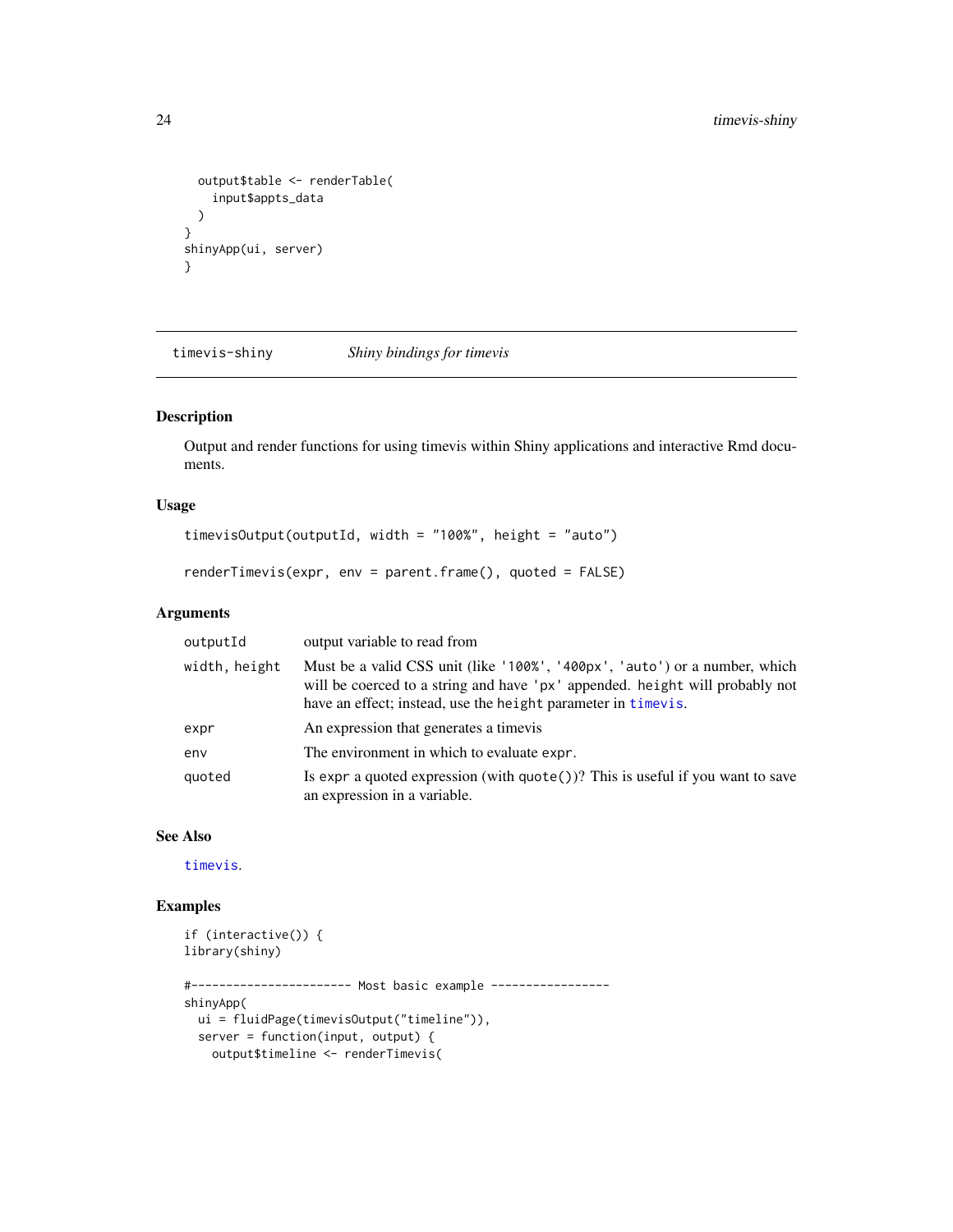```
timevis()
    )
 }
\lambda#----------------------- More advanced example -----------------
data <- data.frame(
  id = 1:3,
  start = c("2015-04-04", "2015-04-05 11:00:00", "2015-04-06 15:00:00"),end = c("2015-04-08", NA, NA),
  content = c("<h2>Vacation!!!</h2>", "Acupuncture", "Massage"),
  style = c("color: red;", NA, NA)
\lambdaui <- fluidPage(
  timevisOutput("appts"),
  div("Selected items:", textOutput("selected", inline = TRUE)),
  div("Visible window:", textOutput("window", inline = TRUE)),
  tableOutput("table")
\lambdaserver <- function(input, output) {
  output$appts <- renderTimevis(
   timevis(
      data,
      options = list(editable = TRUE, multiselect = TRUE, align = "center")
    )
  \mathcal{L}output$selected <- renderText(
    paste(input$appts_selected, collapse = " ")
  \lambdaoutput$window <- renderText(
    paste(input$appts_window[1], "to", input$appts_window[2])
  \lambdaoutput$table <- renderTable(
    input$appts_data
  )
}
shinyApp(ui, server)
}
```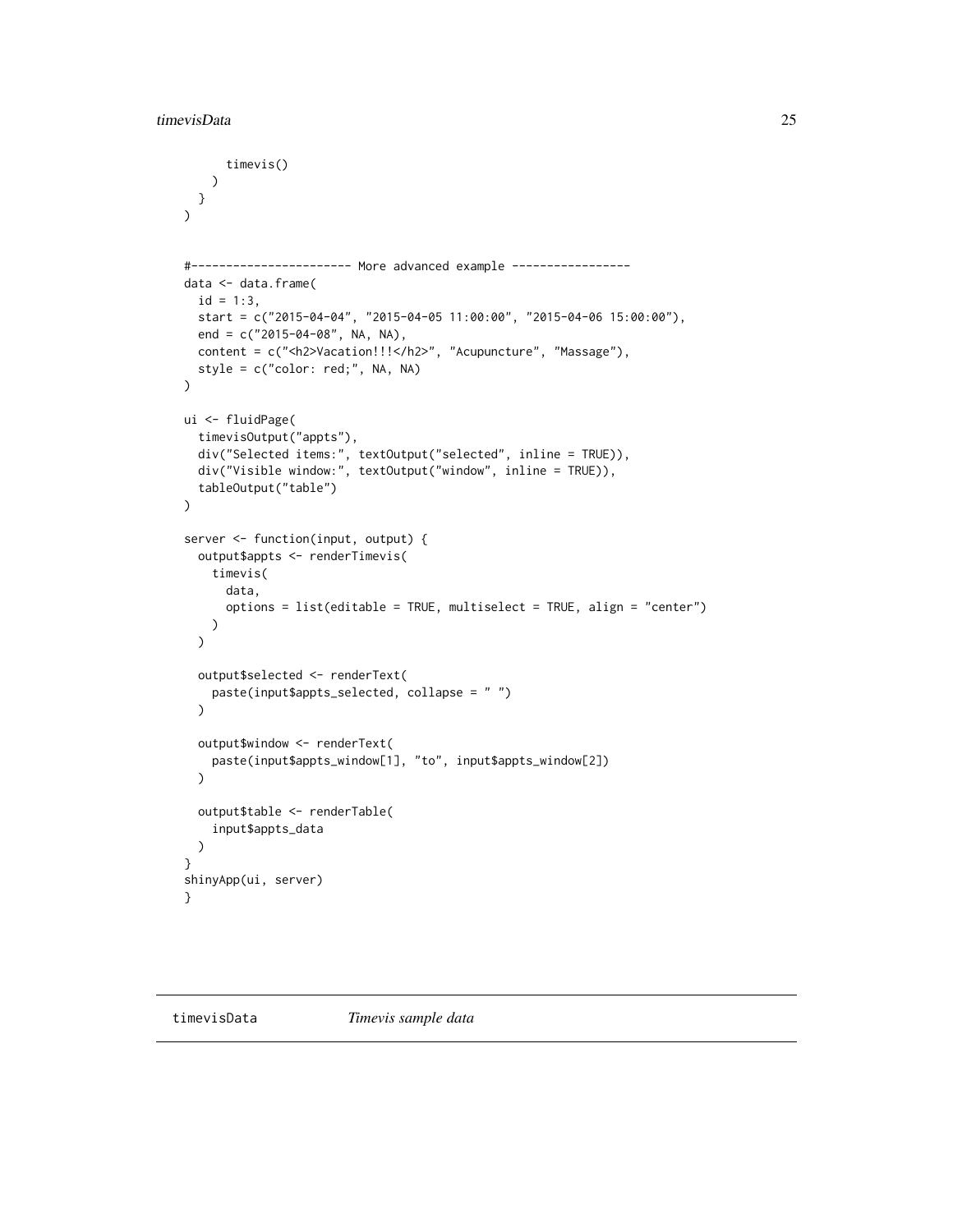<span id="page-25-0"></span>A dataset containing sample time schedule data for a community center that can be rendered by timevis.

#### Usage

timevisData

# Format

A data frame with 11 rows and 6 variables.

timevisDataGroups *Timevis sample group data*

# Description

A dataset containing groups data to be used with the timevisData data.

#### Usage

timevisDataGroups

## Format

A data frame with 3 rows and 2 variables.